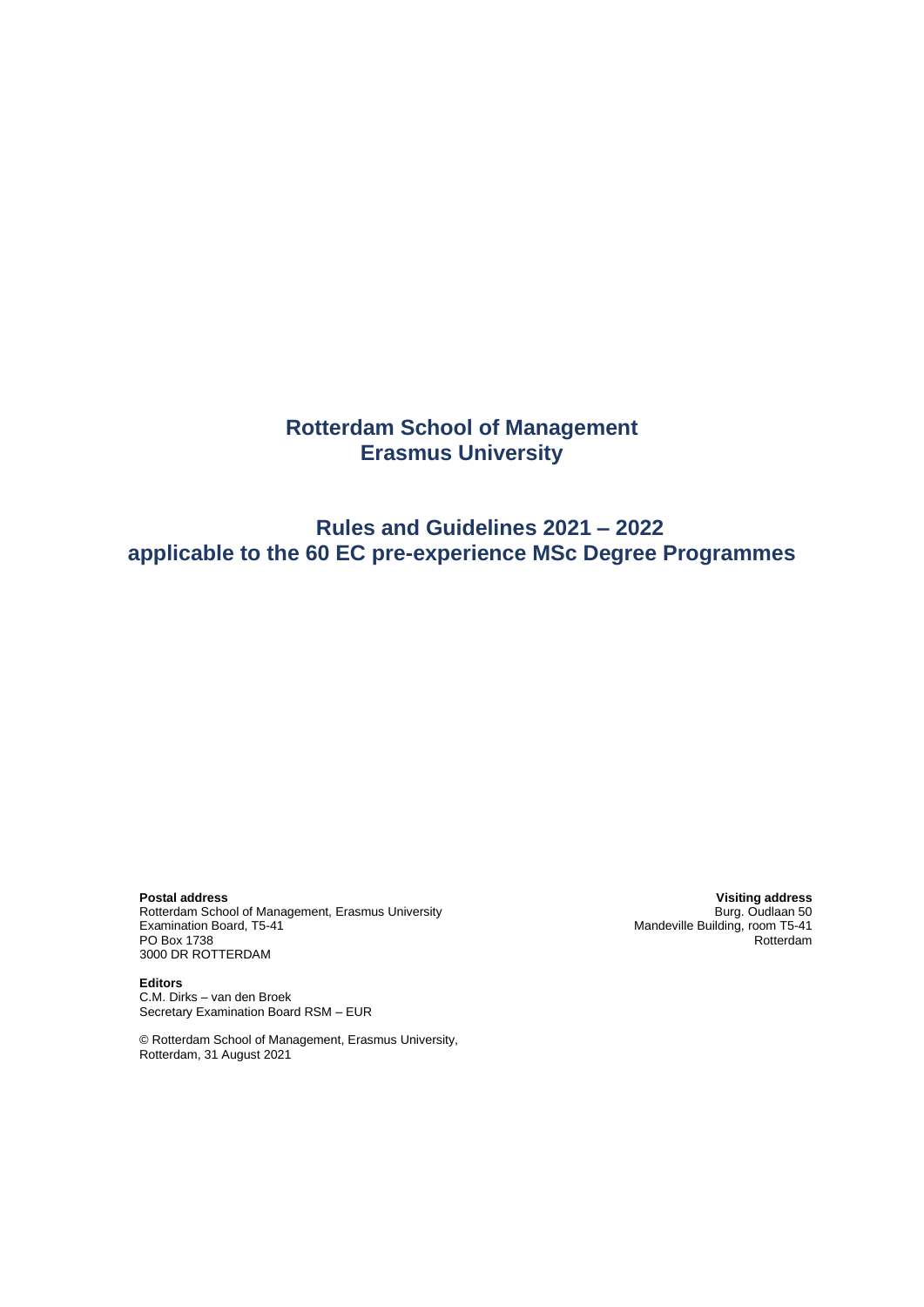# **Contents**

| Rules and Guidelines MSc degree programmes 2021 – 2022                                                                                                                                                                                                                                                                                                                                                                                                                                                                                                    | 3                                                                      |
|-----------------------------------------------------------------------------------------------------------------------------------------------------------------------------------------------------------------------------------------------------------------------------------------------------------------------------------------------------------------------------------------------------------------------------------------------------------------------------------------------------------------------------------------------------------|------------------------------------------------------------------------|
| <b>Preamble:</b>                                                                                                                                                                                                                                                                                                                                                                                                                                                                                                                                          | 3                                                                      |
| <b>Section 1 - General</b>                                                                                                                                                                                                                                                                                                                                                                                                                                                                                                                                | $\mathbf{3}$                                                           |
| Article 1.1 - Applicability of the Rules and Guidelines                                                                                                                                                                                                                                                                                                                                                                                                                                                                                                   | $\mathfrak{S}$                                                         |
| Article 1.2 - Definitions                                                                                                                                                                                                                                                                                                                                                                                                                                                                                                                                 | 3                                                                      |
| Article 1.3 - Tasks of the Examination Board                                                                                                                                                                                                                                                                                                                                                                                                                                                                                                              | 3                                                                      |
| Article 1.4 – Rules of Procedure and working method                                                                                                                                                                                                                                                                                                                                                                                                                                                                                                       | $\overline{\mathcal{A}}$                                               |
| Article 1.5 - Appointment of examiners, Examiners Register, Examination Manual                                                                                                                                                                                                                                                                                                                                                                                                                                                                            | 4                                                                      |
| Article 1.6 - The criteria                                                                                                                                                                                                                                                                                                                                                                                                                                                                                                                                | $\,$ 5 $\,$                                                            |
| Article 1.7 - Hardship clause                                                                                                                                                                                                                                                                                                                                                                                                                                                                                                                             | 5                                                                      |
| <b>Section 2 – Exemptions</b>                                                                                                                                                                                                                                                                                                                                                                                                                                                                                                                             | 5                                                                      |
| Article 2.1 – Exemption from practical applications                                                                                                                                                                                                                                                                                                                                                                                                                                                                                                       | 5                                                                      |
| Section 3 – Rules of order regarding tests and final exams<br>Article 3.1 - General rules of order regarding written tests in the shared facilities on the<br>Woudestein campus<br>Article 3.2 - Registration for examinations and written tests<br>Article 3.3 – Entering and leaving the room in which the written test is being held<br>Article 3.4 – General provisions concerning order during the written test<br>Article 3.5 - Specific rules of order for online tests<br>Article 3.6 - Cancellation of examinations in the event of an emergency | 5<br>5<br>6<br>6<br>$\overline{7}$<br>$\overline{7}$<br>$\overline{7}$ |
| Section 4 – The examinations, tests and assessments of the courses<br>Article 4.1 - The questions and assignments, assessment plan, peer review protocol and<br>publication exam questions<br>Article 4.2 - Assessment criteria<br>Article 4.3 - Determining the grades: absolute cut-off score, rounding off, averaging, passing,<br>grade floor<br>Article 4.4 - Additional assessment rules for remote tests                                                                                                                                           | 8<br>8<br>8<br>8<br>9                                                  |
| <b>Section 5 – The Thesis Trajectory</b>                                                                                                                                                                                                                                                                                                                                                                                                                                                                                                                  | 10                                                                     |
| Article 5.1 - The thesis, the thesis committee and admission to the thesis defence                                                                                                                                                                                                                                                                                                                                                                                                                                                                        | 10                                                                     |
| <b>Section 6 - Fraud</b>                                                                                                                                                                                                                                                                                                                                                                                                                                                                                                                                  | 11                                                                     |
| Article 6.1 - Definition and examples of fraud                                                                                                                                                                                                                                                                                                                                                                                                                                                                                                            | 11                                                                     |
| Article 6.2 - Fraud detection and procedure                                                                                                                                                                                                                                                                                                                                                                                                                                                                                                               | 11                                                                     |
| Article 6.3 - Fraud measures                                                                                                                                                                                                                                                                                                                                                                                                                                                                                                                              | 12                                                                     |
| Section 7 – Final Exam, certificates and classifications                                                                                                                                                                                                                                                                                                                                                                                                                                                                                                  | 12                                                                     |
| Article 7.1 - Establishment of the final exam                                                                                                                                                                                                                                                                                                                                                                                                                                                                                                             | 12                                                                     |
| Article 7.2 – The degree certificate, the grade transcript and the diploma supplement                                                                                                                                                                                                                                                                                                                                                                                                                                                                     | 12                                                                     |
| Article 7.3 – GPA calculation, classifications 'cum laude' and 'summa cum laude'                                                                                                                                                                                                                                                                                                                                                                                                                                                                          | 12                                                                     |
| Section 8 - Final and implementation provisions                                                                                                                                                                                                                                                                                                                                                                                                                                                                                                           | 13                                                                     |
| Article 8.1 - Changes in these Rules and Guidelines                                                                                                                                                                                                                                                                                                                                                                                                                                                                                                       | 13                                                                     |
| Article 8.2 - Legal force                                                                                                                                                                                                                                                                                                                                                                                                                                                                                                                                 | 13                                                                     |
| <b>Annex GPA-transformation table</b>                                                                                                                                                                                                                                                                                                                                                                                                                                                                                                                     | 14                                                                     |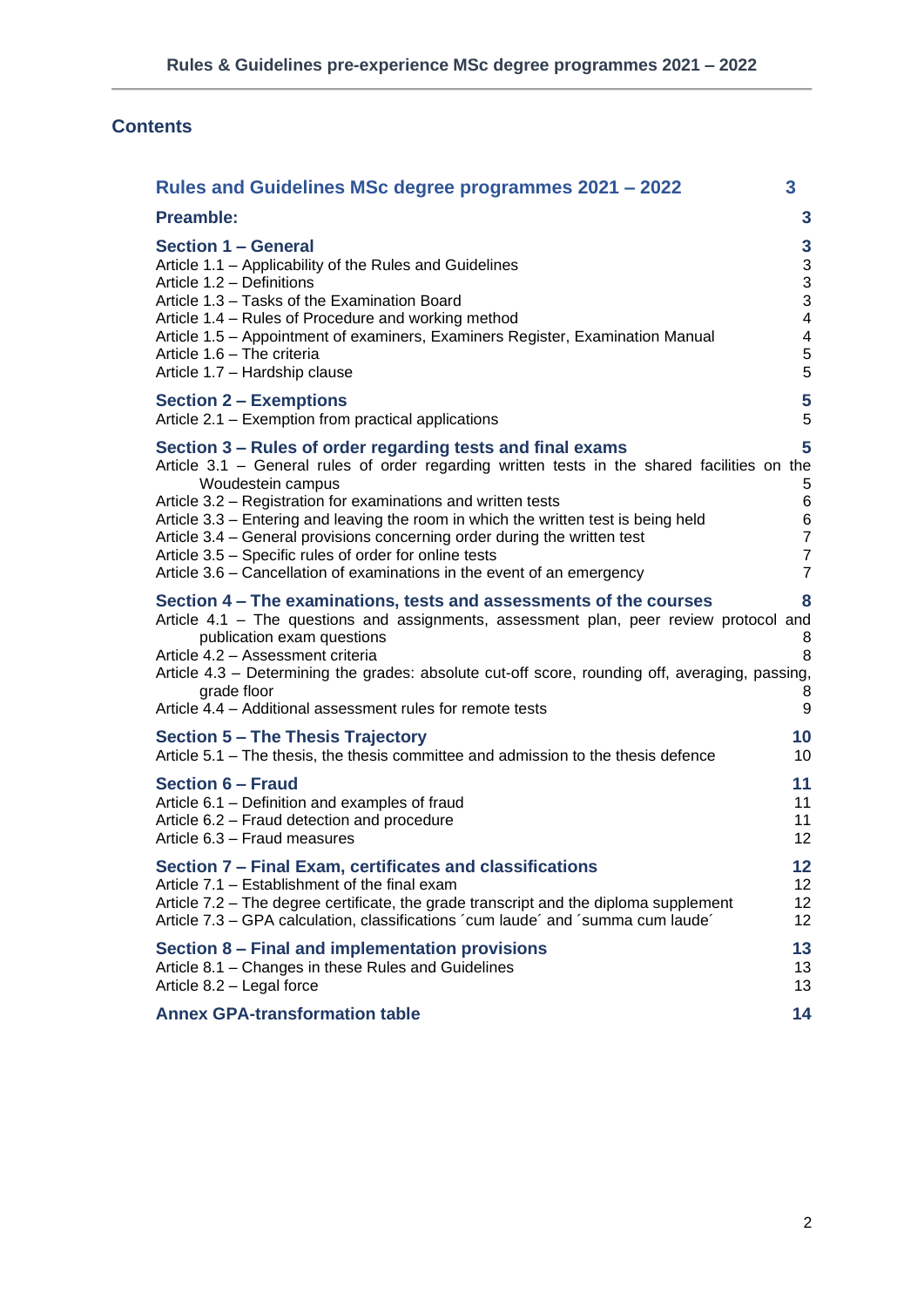## <span id="page-2-0"></span>**Rules and Guidelines MSc degree programmes 2021 – 2022**

## <span id="page-2-1"></span>**Preamble:**

Pursuant to Article 7.12b of the Dutch Higher Education and Research Act (*Wet op het hoger onderwijs en wetenschappelijk onderzoek* - *WHW*), these Rules and Guidelines (R&G) are established by the Examination Board RSM – EUR within the framework of the Teaching and Examination Regulations of the 60 EC pre-experience Master of Science degree programmes at Rotterdam School of Management, Erasmus University. These R&G contain guidelines and instructions for the examiners appointed by the Examination Board, to assess and determine the results of the examination parts and the final exam, and rules with regard to safeguarding the quality of the examinations and the final exam, procedural rules with regard to the granting of exemptions, (procedural) rules with regard to suspected fraud and the measures to be taken in the event of fraud.

## <span id="page-2-2"></span>**Section 1 – General**

### <span id="page-2-3"></span>**Article 1.1 – Applicability of the Rules and Guidelines**

1. These Rules and Guidelines are applicable to the curriculum and final exam, examinations and tests of the following one-year pre-experience Master of Science degree programmes of Rotterdam School of Management, Erasmus University (respectively Isat code, name of the programme and abbreviation):

60644 Business Administration (*Accounting & Financial Management programme (AFM), full time Master in Management programme (MiM)<sup>1</sup> and Business Analytics & Management programme (BAM))*;

60453 Business Information Management (BIM);

60409 Finance & Investments (FI);

60456 Global Business & Sustainability (GBS);

60645 Human Resource Management (HRM);

60458 Management of Innovation (MI);

60063 Marketing Management (MM);

60457 Organisational Change & Consulting (OCC)**<sup>2</sup>** ;

60093 Supply Chain Management (SCM);

60455 Strategic Entrepreneurship (SE);

60066 Strategic Management (SM).

- These master´s degree programmes are hereinafter referred to as the *degree programme*.
- 2. These regulations are as far as possible by analogy applicable to the curriculum and examinations of the pre-master programmes (Annex 2 of the TER).

## <span id="page-2-4"></span>**Article 1.2 – Definitions**

Unless stated otherwise, in these Rules and Guidelines, the same definitions will be used as formulated in the Teaching and Examination Regulations of the degree programme.

## <span id="page-2-5"></span>**Article 1.3 – Tasks of the Examination Board**

- 1. Based on the law, the Examination Board has the following tasks and responsibilities:
	- a. *A supervisory responsibility with regard to the quality assurance of the tests and final exam*. This responsibility is manifested in the competence of the Examination Board to:
		- − award the degree certificate;
		- − appoint the examiners (see Article 1.5 of these R&G);
		- supervise the quality of final exams, examinations and tests (verification of required exit qualifications) (see par. 2 of this Article);
		- take disciplinary action in case of fraud (see Section 6 of these R&G);
		- supervise the implementation and execution of the examination regulations with due observance of the common legal principles such as equality, legal security, legitimacy, reasonableness, fair play and so on;
		- − act as mediator or as the defendant in case of disputes or appeals.

 $1$  For the 60644 Business Administration part time Master in Management programme, a Dutch R&G document has been established which is a translation of these R&G.

 $2$  Attention: there is no intake for the OCC programme anymore.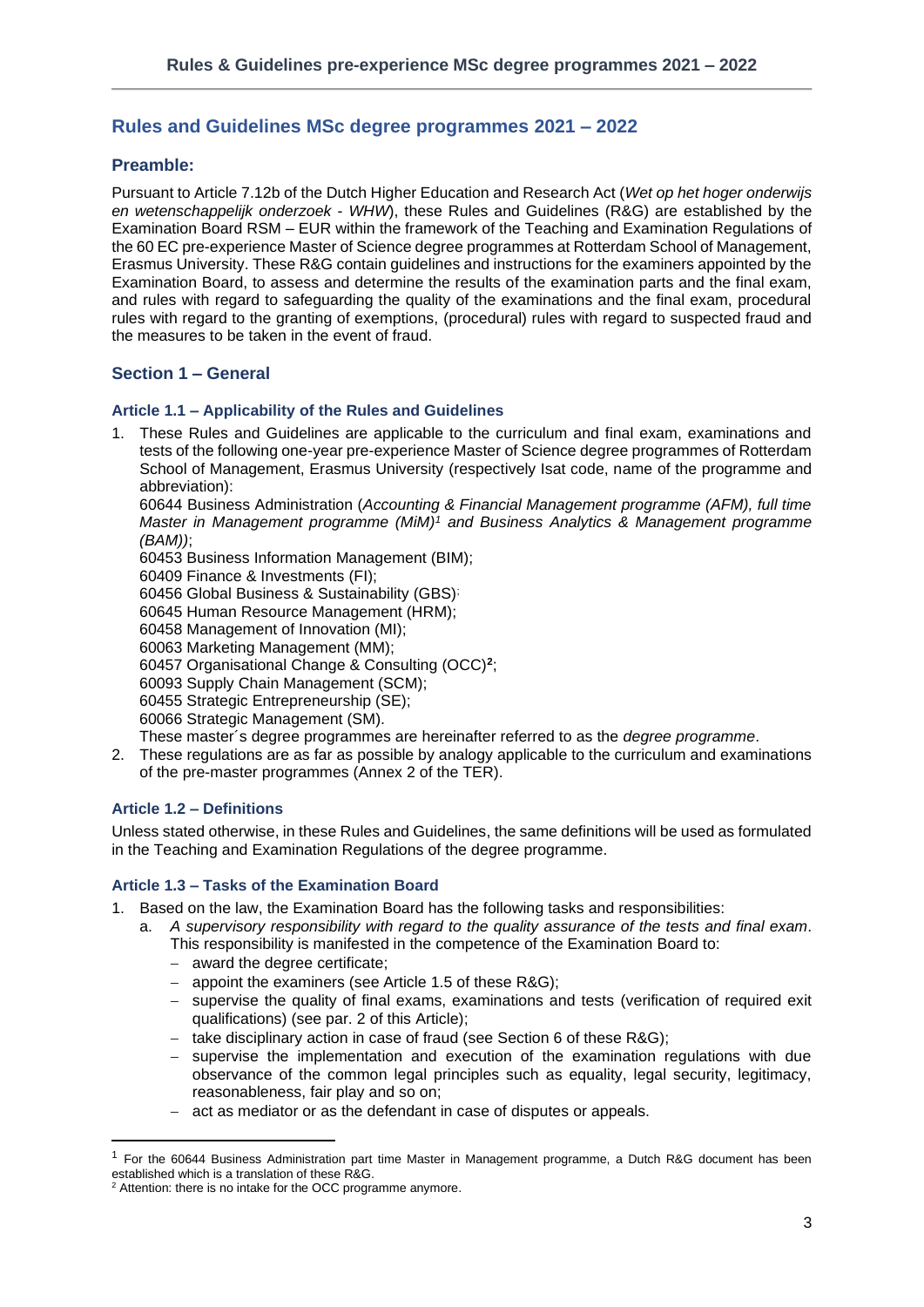- b. *Regulatory tasks:* The Examination Board sets binding rules and gives instructions to the examiners. These rules have been laid down in these R&G as well as in the Examination Manual for examiners. These rules concern matters such as order during examinations, fraud, assessment criteria, compensation rules, classifications (such as (summa) cum laude).
- c. *Tasks that are further defined in the TER*. This concerns the granting of exemptions from the TER in individual cases due to personal circumstances or on grounds of the hardship clause (if a rule in an individual case leads to unreasonable consequences). A few examples are the granting of exemptions for courses, granting extra examination opportunities.
- d. *Advisory tasks*: The Examination Board advises the Dean regarding the TER.
- 2. In the event that the quality of a test cannot be guaranteed due to serious irregularities prior to or during the test (for example, because a considerable part of an earlier test was reused or a technical defect occurred during a digital test or because the assessment is incompatible with the law, the TER or these R&G), the Examination Board may declare the test invalid. In that case, students must be given the opportunity to take a new test as soon as possible or  $-$  if applicable  $-$  a reassessment should be carried out.

### <span id="page-3-0"></span>**Article 1.4 – Rules of Procedure and working method**

- 1. The Examination Board establishes Rules of Procedure in which its working method is laid down as well as the division of portfolio of tasks between the members of the Examination Board for handling the day-to-day affairs with regard to those tasks.
- 2. Requests to the Examination Board must be submitted via the Online Request Form or via Osiris Zaak (for example, a request for special facilities for students with a disability). A request must be fully motivated and include all relevant documents. Any (certified copies of) diplomas, transcripts, certificates, etc. may not be submitted digitally, but must be shown in original form at the secretariat of the Examination Board. The Examination Board will take a decision within four weeks of receiving the complete request and informs the student about this via the ERNA account e-mail address or via Osiris Zaak.

### <span id="page-3-1"></span>**Article 1.5 – Appointment of examiners, Examiners Register, Examination Manual**

- 1. For the purpose of conducting examinations and establishing the results thereof, the Examination Board appoints the examiners in compliance with the following rules:
	- a) Tenured and tenure track RSM academic staff (assistant professors, associate professors, endowed and full professors) as well as tenured RSM lecturers will be appointed as examiner for the teaching within their discipline, in principle for the duration of their employment contract (category 1 examiners);
	- b) At the request of the Department, in consultation with the Academic Director, other members of the RSM academic personnel (e.g. untenured lecturers, researchers, PhD candidates) may be appointed as an examiner for a specific course (e.g. thesis trajectory), in principle for the duration of an Academic Year (category 2 examiners);
	- c) At the request of the Department, in consultation with the Academic Director, external examiners such as a former member of the RSM academic staff or a (former) member of academic staff of another School of the EUR or any other research university may be appointed as an examiner for a specific course (e.g. thesis trajectory), in principle for the duration of an Academic Year. This person must meet the following requirements: a completed PhD, or a university master´s degree with demonstrable extensive experience in performing scientific research. Furthermore, at least a hospitality agreement is required (category 3 examiners); Furthermore, if an Academic Director must hire external experts to guide and assess students

in the context of the MSc thesis trajectory, also the following rules must be adhered to:

- The Thesis Coordinator of the MSc programme shall submit a list of the external experts to be appointed including the required information (such as e-mail address, degrees, scientific research) to the Examination Board via ec@rsm.nl;
- − Externals hired as freelancer (via IB-47) must have a hospitality agreement (GVO). No hiring on a 'no cure (pass for thesis), no pay basis';
- − These freelance examiners may act as co-reader only (exemptions on substantiated request and will certainly be allowed in case of former faculty members or PhD candidates who were associated with the department offering the MSc programme concerned);
- The Academic Director must allocate an experienced examiner to mentor the external expert (for instance the thesis coordinator) to make the external familiar with RSM rules and procedures;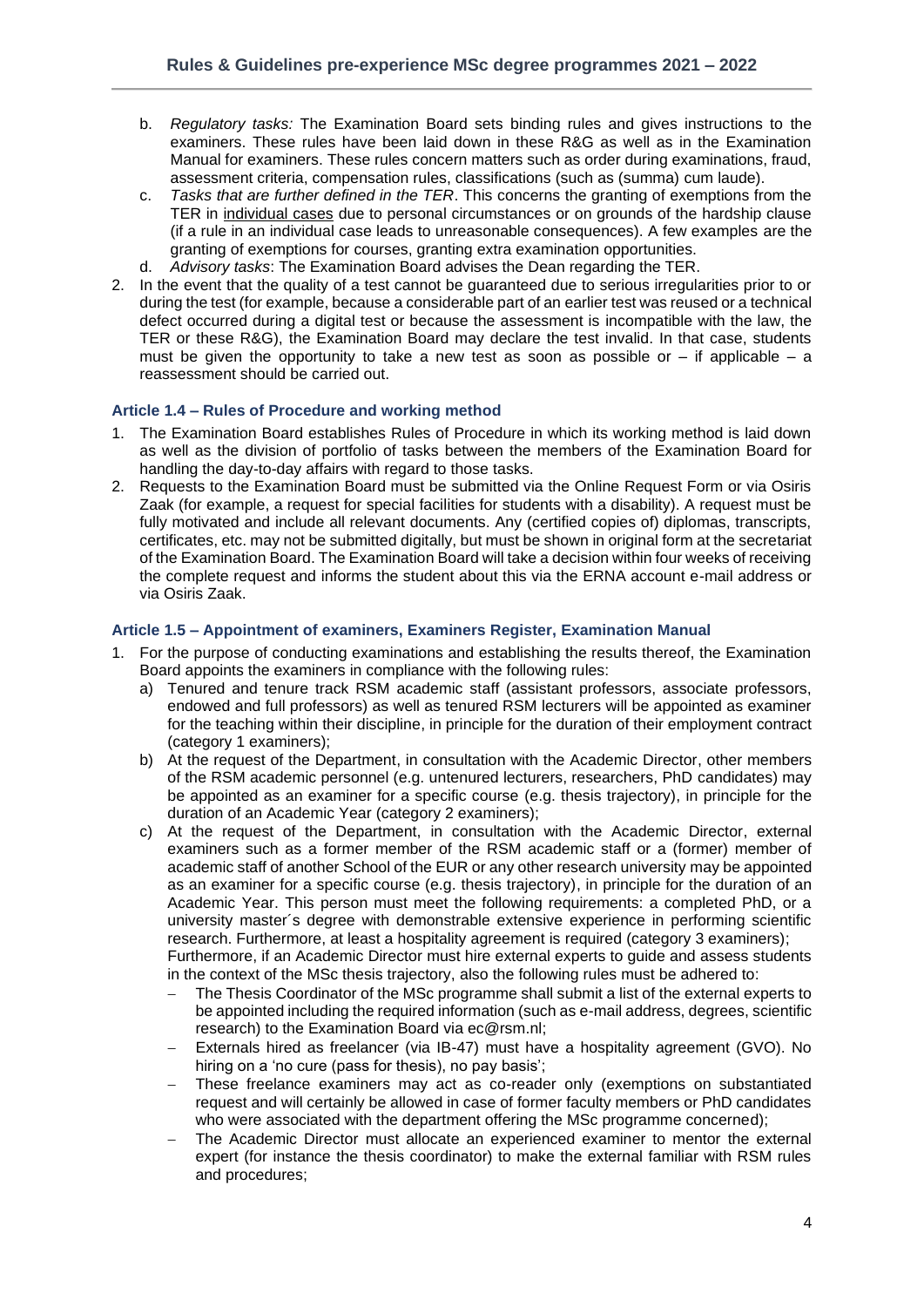- d) A UTQ (University Teaching Qualification, in Dutch BKO) or equivalent is preferable or at least following a course for the UTQ;
- e) An examiner who is appointed for the first time shall be mentored by an experienced examiner from the relevant Department.
- 2. In case of special circumstances, the Examination Board may grant exceptions to the above rules.
- 3. The examiners provide the Examination Board the information requested.
- 4. All appointed examiners shall be registered in RSM's Examiners Register.
- 5. The Examination Board can suspend or withdraw the appointment as examiner if the person concerned persistently fails to comply with the applicable examination regulations or fails to deliver examinations that meet the minimum quality standards. The Examination Board will not do so until the person concerned in all fairness has had a chance to conform to the relevant rules.
- 6. The examiners shall comply with the binding rules the Examination Board has set regarding examinations. These rules shall be included in the R&G and/or the Examination Manual.

## <span id="page-4-0"></span>**Article 1.6 – The criteria**

In the decision-making process the Examination Board employs the following criteria as a guideline – and in case of contrariety of criteria weighs the importance of employing one against another:

- the preservation and maintenance of the quality and grading criteria of each examination or test;
- the efficiency of the study, for example, expressed in terms of limiting loss of time (wherever possible) for students who make rapid progress with their studies when preparing for examinations or tests;
- motivating students to interrupt their studies as soon as possible in cases where it is very unlikely that they will pass their examinations;
- protecting students from taking on too large a study load;
- maintaining an environment in which students and staff can work effectively and efficiently;
- extending leniency towards students who, through circumstances beyond their control, have encountered delays during their studies.

## <span id="page-4-1"></span>**Article 1.7 – Hardship clause**

In very exceptional individual circumstances, in which application of one or more of the provisions set out in these regulations leads to evidently unreasonable and/or unfair situations with regard to a student, a student can submit a request in writing, and with reasons, for derogation from the said provision(s) to the Examination Board. The Examination Board may, after consulting the relevant examiner(s) and the student adviser or student counsellor, derogate from the said provision(s) in favour of the student. A decision to reject the student's request will not be made by the Examination Board until the applicant has been given the opportunity to present his or her case, if this is requested.

## <span id="page-4-2"></span>**Section 2 – Exemptions**

### <span id="page-4-3"></span>**Article 2.1 – Exemption from practical applications**

- 1. A request for exemption from the obligation to take part in practical exercises, as referred to in Article 2.4 of the Teaching and Examination Regulations, should be submitted by the student in writing, with reasons and supported by documentation, to the Examination Board at least four weeks before the practical exercise for which exemption is requested is scheduled to begin. In exceptional cases, the Examination Board may permit derogation from the period stated in the last sentence.
- 2. The Examination Board takes a decision within four weeks of receipt of the request. The student is informed immediately of the decision.

## <span id="page-4-4"></span>**Section 3 – Rules of order regarding tests and final exams**

### <span id="page-4-5"></span>**Article 3.1 – General rules of order regarding written tests in the shared facilities on the Woudestein campus**

To ensure that written tests that are taken in the shared facilities on the Woudestein campus, such as the examination hall in the Van der Goot-building, are administered in a uniform manner, general agreements and rules have been made with the Examination Boards of Erasmus University Rotterdam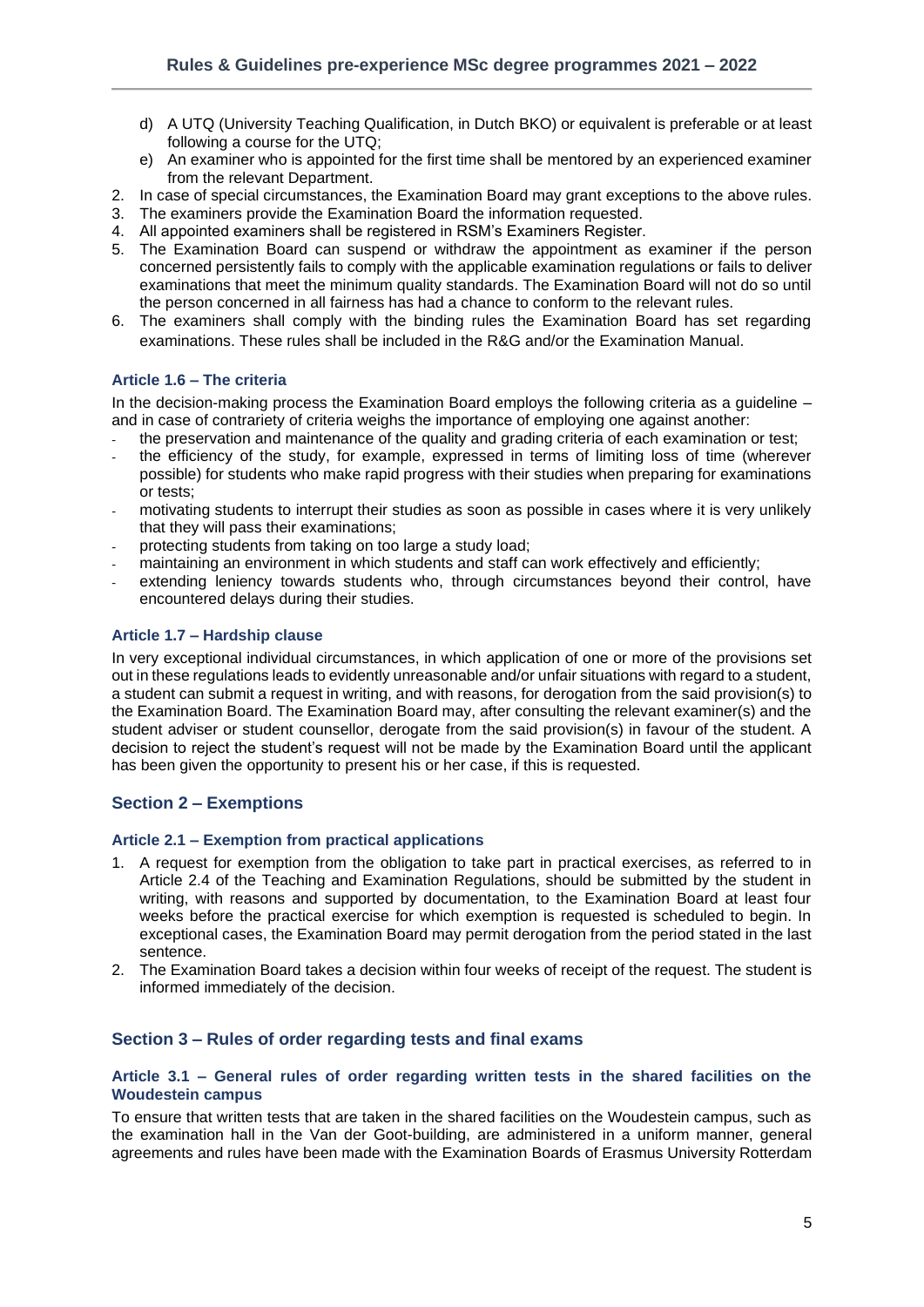with regard to order during written tests in the facilities concerned. The general rules of order rules are available on the [Erasmus University website.](https://www.eur.nl/en/media/2021-09-examination-rules-eur-eng-2021-2022-definitive)

If the general rules of order deviate from the rules of order as laid down in this R&G, the rules of order in this R&G will prevail, unless the Examination Board decides otherwise in a specific case.

### <span id="page-5-0"></span>**Article 3.2 – Registration for examinations and written tests**

- 1. A student who is registered for a course in Osiris will be automatically registered for a course's first test opportunity. In addition, Programme Management will manually enrol students who either failed or did not participate in a course's first test opportunity to the re-sit. However, students with valid passing grades who wish to take a re-sit **must register themselves** via Osiris Student during the registration period starting 26 working days before the test and expiring five working days before the test. During this period, registration is also possible at the  $ESSC<sup>3</sup>$ .
- 2. The Head of Student Administration can, with the approval of the Examination Board, establish specific rules for proper registration for examinations, or written tests by virtue of the Teaching and Examination Regulations of the programme and the Rules and Guidelines of the Examination Board. These specific rules will be announced in a proper manner in sufficient time.
- 3. The Examination Board can derogate from the date of registration referred to in paragraph 1 if the student, as a result of force majeure, has been unable to register on time and correctly. Under certain circumstances, force majeure may be said to exist in the event of, for example, a student being unable to register in the usual way (OSIRIS, in writing, another student) because of sickness or special personal circumstances. The student should submit the request for this as soon as reasonably possible.
- 4. Anyone who has not registered for an examination or a written test in accordance with the provisions of or by virtue of these R&G may not take part in the examination or test concerned. If, notwithstanding the foregoing, the student nevertheless takes part in the examination or test, the examiner and the Examination Board will not establish a grade.
- 5. Students who received a campus ban from the Executive Board of the EUR may not participate in the tests in the designated examination rooms and halls of the Woudestein complex of the EUR during the ban.

## <span id="page-5-1"></span>**Article 3.3 – Entering and leaving the room in which the written test is being held**

- 1. Only a student who has registered on time and correctly for the written test may take part in the test concerned and will be admitted to the room where the written test is being held.
- 2. Admission to the hall where a written test is organized is declined fifteen minutes after the start of the written test concerned. A student who is admitted to the hall after the start of the examination concerned must ensure that he/she causes as little disturbance as possible to the students already present.
- 3. A student taking part in the test may not leave the room earlier than one hour after the start of that test. A student who leaves the test before the end of the test concerned should ensure that he/she causes as little disturbance as possible to the students still present.
- 4. Students may not visit the toilet during the first and last half hour of a test except in extremely exceptional medical or other circumstances; the student must inform the invigilator of these circumstances in advance. Each student may visit the toilets once during the test, and only one person from each section shall be given permission at any one time. Students must notify the invigilator that they have to use the toilet and the invigilator's instructions must be complied with fully.
- 5. Personal belongings such as coats, bags, mobile phones, watches and other items that are not allowed to be used during the written test are not allowed to be brought into the hall where the test is held. These must be placed outside the test room in lockers, if available. If no lockers are available, coats must be placed over the chair. Bags must be closed and out of reach of the student. Watches, mobile phones and such must be switched off and out of reach of the student.
- 6. Scrap paper, examination questions, answers and other examination-related documents may not be taken from the room during and after the examination. Only when clearly indicated on the front page of the test paper, scrap paper may be taken by the student after the official examination time has elapsed.

<sup>&</sup>lt;sup>3</sup> Please check **RSM website** for up-to-date- information regarding exam and re-sit registration procedures.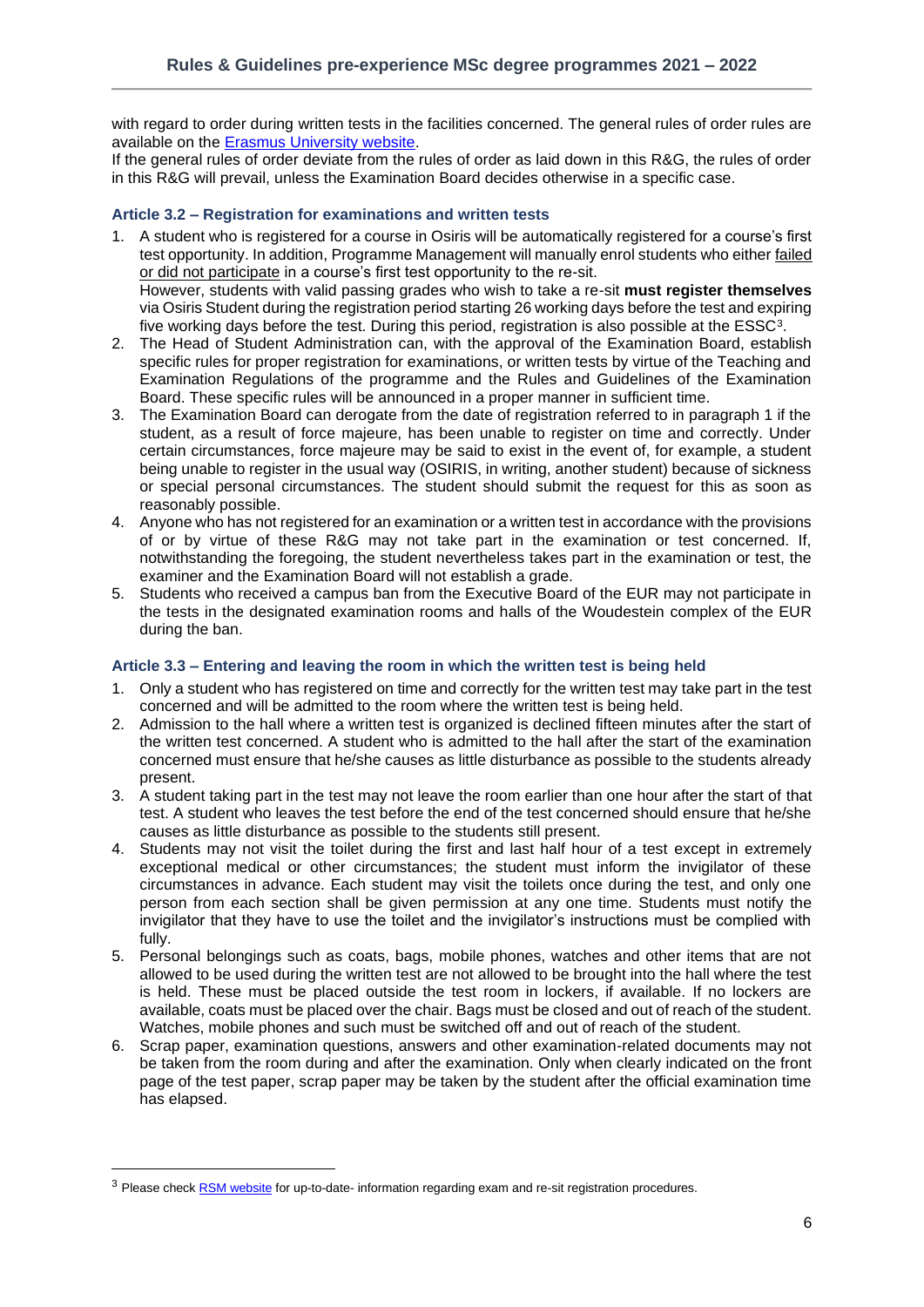## <span id="page-6-0"></span>**Article 3.4 – General provisions concerning order during the written test**

- 1. On behalf of the Examination Board, the invigilators appointed for this purpose are charged with maintaining order during the written test. An examiner may act as invigilator/proctor.
- 2. Every student must comply with the instructions of the invigilator. If a student does not comply with the instructions and/or requests of the invigilator, the invigilator may exclude him/her from taking further part in the test, with the consequence that no result will be established.
- 3. During the written test, the student must, at the request of the examiner or the invigilator, prove his/her identity with a valid proof of registration (*digital* student card) or another legally valid proof of identity. Without valid proof of identity the student will be excluded from taking the test and no result will be established.
- 4. Only a valid proof of registration (*digital* student card), another legally valid proof of identity, the registration verification, the exam paper and answer sheet, writing materials and a ruler may be placed on the student's desk. No study material such as a (graphical) calculator, literature or other sources of information may be placed on the student's desk unless explicitly authorized by the examiner in advance and stated on the front page of the test paper. Approved study material (without any notes on them) is solely for the student's own use. Not approved material may be deemed to be fraud and will be reported to the Examination Board.

During the examination the student is not allowed to make use of a dictionary. In addition, a maximum of one cold snack and one bottle of non-alcoholic drink are allowed for the student's own use. The use of food and drink should not in any way cause inconvenience, at the discretion of the principal invigilator.

- 5. A student taking part in the test is obliged, on request of the invigilator, to show, and if requested, to hand over, the materials that he/she has with him/her.
- 6. Only the paper provided by EUR is to be used for the written test. The use of the student's own paper is not permitted.
- 7. A student taking part in the written test should write his/her name, signature and student/examination number on each sheet of paper that is handed in. The invigilator checks whether this has been done correctly before the test is handed in to him/her.

### <span id="page-6-1"></span>**Article 3.5 – Specific rules of order for online tests**

- 1. If the student is not registered for an online test, access to the assessment software is impossible. Late registration is not possible.
- 2. For online tests with or without online supervision (online proctoring), further rules and instructions may also apply regarding e.g. agreeing to an integrity statement, requirements regarding the room in which the student takes the exam, the procedures for logging in and identification, and toilet visits. Students are expected to follow any additional guidelines provided in this regard. Not following these rules and instructions may be deemed to be fraud and will be reported to the Examination Board.

#### <span id="page-6-2"></span>**Article 3.6 – Cancellation of examinations in the event of an emergency**

- 1. If an emergency (an unintended or unexpected event that can lead to disruptions on the EUR campus) is expected prior to the commencement of an examination, the Examination Board may cancel the examination in consultation with the Student Administration. Any such cancellation will be announced on the EUR website index page, the ESSC and Student Administration's news pages and on SIN-online.
- 2. If an emergency occurs or is expected during an examination, those present must leave the examination hall immediately on the instruction of the person bearing responsibility (i.e. an (coordinating) invigilator or a Student Administration's employee), leaving behind their answer sheets.
- 3. As soon as possible after the cancellation of the examination, the examiner will determine whether a grade for the written test can be reasonably determined on the basis of the answers already completed and/or the answer sheets submitted. If the examiner concludes that a grade cannot be determined, he/she shall inform the Examination Board.
- 4. Following such an examination cancellation, the Examination Board will consult with the responsible examiners and Programme Director to set a new date for the cancelled examination as soon as possible, preferably within two weeks of the original examination date. The new examination date shall be published on MyTimetable and on the Student Administration website.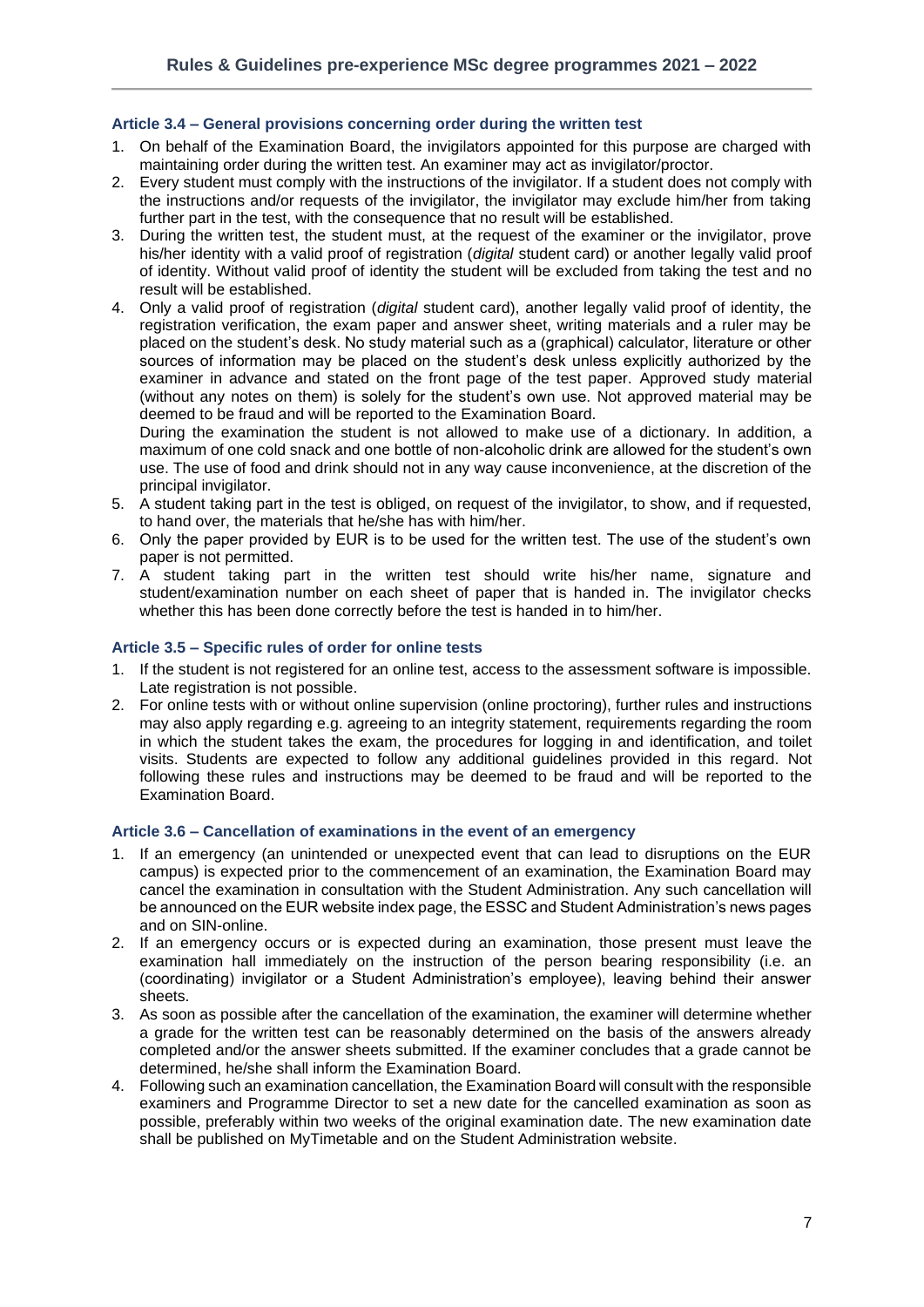## <span id="page-7-0"></span>**Section 4 – The examinations, tests and assessments of the courses**

## <span id="page-7-1"></span>**Article 4.1 – The questions and assignments, assessment plan, peer review protocol and publication exam questions**

- 1. The form of the examination of a course as mentioned in article 4.2 of the Teaching and Examination Regulations will be announced in the course manual.
- 2. The examination of a course must meet the following conditions: valid, reliable, transparent and efficient. These conditions are detailed in RSM's testing policy document.
- 3. At least 60% of the examination part must be individually assessed, unless the Examination Board grants exemption from this rule.
- 4. The questions and assignments of the examination of a course do not go beyond the sources announced in advance from which the examination material is derived. These sources must be announced in the course manual before the start of the course.
- 5. The examination of a course is representative of the learning objectives of the course in terms of content and form and in line with the intended learning outcomes of the degree programme. This is documented in a course assessment plan that will be published in the course manual.
- 6. The questions and assignments of an examination are clear and unambiguous, and are asked in such a way, or contain such instructions, that the student can know how comprehensive and detailed the answers must be.
- 7. Well in advance of a written test being held, the examiner gives the students the opportunity, if possible, to peruse a written sample of a similar examination, and also the model answers and the norms on the basis of which the assessment was made.
- 8. The duration of the examination is such that examinees have sufficient time, measured according to reasonable criteria, to answer the questions.
- 9. In advance of the test concerned being held, the examiner asks a colleague to check the test on the instructions mentioned in this article. To this end, the Examination Board may prescribe a peer review protocol.

### <span id="page-7-2"></span>**Article 4.2 – Assessment criteria**

- 1. Wherever possible, assessment of written tests, takes place on the basis of previously established model answers and criteria, which can possibly be modified as a result of correcting the tests.
- 2. The assessment method is sufficiently transparent that the examinees can see how the results of the tests were established.
- 3. In cases of tests of an examination given and assessed by more than one examiner, the Examination Board ensures that the examiners' assessment is based on the same criteria. If necessary, it shall appoint a supervising examiner for conducting the tests.

### <span id="page-7-3"></span>**Article 4.3 – Determining the grades: absolute cut-off score, rounding off, averaging, passing, grade floor**

- 1. Examinations and tests are assessed with grades on the scale 0.0 10.0, accurate to one decimal point. The Thesis Trajectory is assessed with grades 0.0 – 10.0, accurate to 0.5 point.
- 2. The lowest passing grade for an examination or a test is 5.5. This grade is determined according to the absolute cut-off score, wherein the number of points for a sufficient grade is established exante.
- 3. In derogation from paragraph 1, sufficient results of examinations and tests taken (whether or not in the context of an international exchange programme) at a foreign university will be registered as a 'pass'. Furthermore, honours classes and practical tests may be assessed with a 'pass' or 'fail'. Tests assessed with a 'pass' or 'fail' cannot be averaged nor included in the GPA calculation as referred to in article 7.3, paragraph 1..
- 4. If grades have to be rounded off and averaged within a course, or between examination parts or to determine the GPA or the classification – the following rules apply by default:
	- unless otherwise stated in the study guide or the relevant course manual, grades are averaged according to the weighted average of the credits, where the average is rounded off to the nearest decimal place. For example, if rounded off to one decimal place, 5.450 is rounded to 5.5, and 6.9449 is rounded to a 6.9. If rounded off to two decimal places (for example to calculate the overall GPA or a cum laude) an 8.2449 is rounded to an 8.24 and an 8.2450 is rounded to an 8.25, etc.;
	- in case the assessment of a course is based on more than one test, then the rule applies that the separate tests are rounded off at one decimal place and the final grade is rounded to one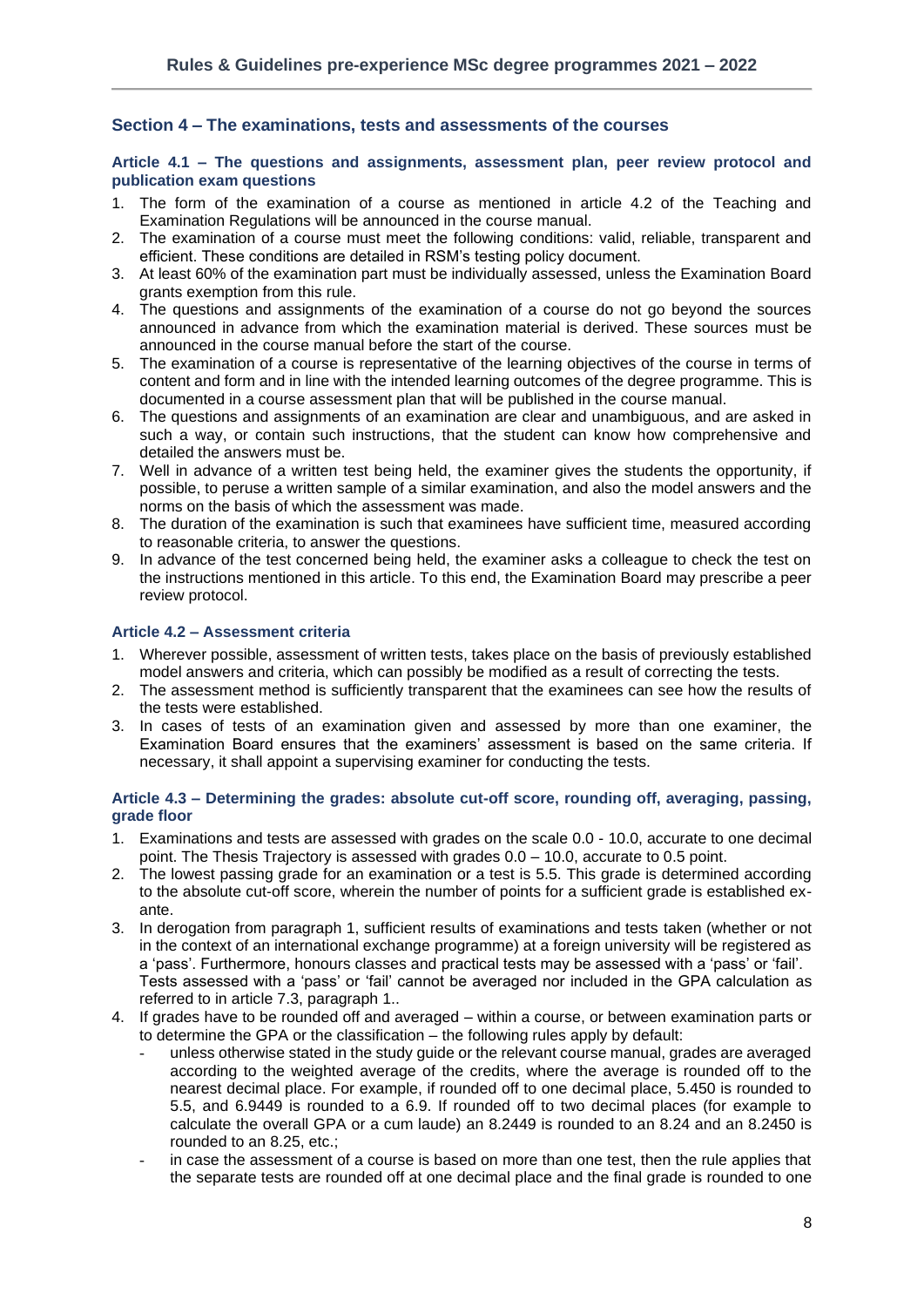decimal place. All intermediate computations are not rounded off. The same applies if the assessment of one test in fact consists of two parts (such as partly multiple-choice questions and partly open questions): both parts must be considered as separate tests. For example:

| weighing<br>factor | Grade per test<br>unrounded | Grade per test | <b>correct is</b> | incorrect is |
|--------------------|-----------------------------|----------------|-------------------|--------------|
| 20%                | 6.32                        | 6.3            | 1.26              | 1.3          |
| 80%                | 5.58                        | 5.6            | 4.48              | I4.51        |
|                    |                             | 5.74           | /5.87             |              |
|                    |                             | final grade:   | 5.7               | 5.87         |

- 5. If the examination of a course is assessed on the basis of more than one test, no final grade for the examination will be calculated if one of the test grades is lower than a 5.5. Tests that can be taken only once per academic year, most likely practical exercises, presentations, participation performance and team or individual assignments, and do not have an improvement or re-sit option are exempted from this rule.
- 6. Additional examiners' rules regarding the assessment (e.g. regarding the weighting of examination parts and/or regulations on the minimum grade requirement) must be:
	- − approved in advance by the Examination Board, and
	- announced at least six weeks before the examination is held, by means of a written announcement to the Student Administration, and by means of publication in the obligatory study material and/or in the Sin-Online Course Guide and/or in Canvas and/or on SIN-online.
	- Rules that do not comply with these conditions are null and void and have no legal force.
- 7. For the establishing of grades for a multiple-choice test the following principles apply:
	- a. No wrong answers in the test counts as a 10.0.
	- b. All questions incorrect up to and including the number of correct answers that correspond with the random guessing counts as a 0.0 This means that the '0.0' amounts to: (the number of multiple-choice questions)/(the number of response alternatives). For instance, 40 questions and 4 response possibilities:  $40 / 4 = 10$ : 10 answers correct counts as a 0.0.
	- c. Each question has equal weight. The weight per correct answer above the random selection then is in case of for example 40 four choice questions:  $30(40 - 10)$  questions make the difference between a 0.0 and a 10.0 (so 10 points); so, each question is worth 10 /  $30 = 1/3$ points.
	- d. The standard cut score for pass/fail is set on 5.5. In case of for example 40 four choice questions the cut score is at 27 correct answers, rounded off  $(10 + 5.5/0.33)$ . The grade will be a 5.7.

If an examiner concludes that a multiple-choice question is incorrect after the examination, this question should be excluded. Consequently, the multiple-choice test will have fewer questions, and this can affect the cut score of the examination as well as the weight of each correct answer in the grade of a student. Examination questions can only be excluded with the approval of the Examination Board.

If the multiple-choice question in itself is correct but has more than one correct answer, it remains part of the multiple-choice test unless all answers are considered correct: in that case the multiplechoice question does not assess anything i.e. has no value, and will therefore not count as part of the examination and should be removed with the approval of the Examination Board.

Examiners may only derogate from these instructions with the approval of the Examination Board. 8. Examination results are registered in Osiris by the Student Administration.

## <span id="page-8-0"></span>**Article 4.4 – Additional assessment rules for remote tests**

In case of remote assessment of tests, additional assessment rules are applicable such as the following: a. a remote test must be as fraud resistant as possible.

- b. In case of a remote plenary written test, the examiner must design the test in such a way that the answers to the exam questions cannot quickly be found in the book, found in an internet search, or communicated in chat groups; hence exam questions should be at the higher levels of Bloom's Taxonomy,
	- In addition, the examiner must take measures to prevent fraud such as randomizing exam questions and/or answers, the use of large item banks, in order to have as much as possible individual questions/exams. For a re-sit, new item bank must be used. Written tests consist of open-ended and/or mc-questions under the following conditions: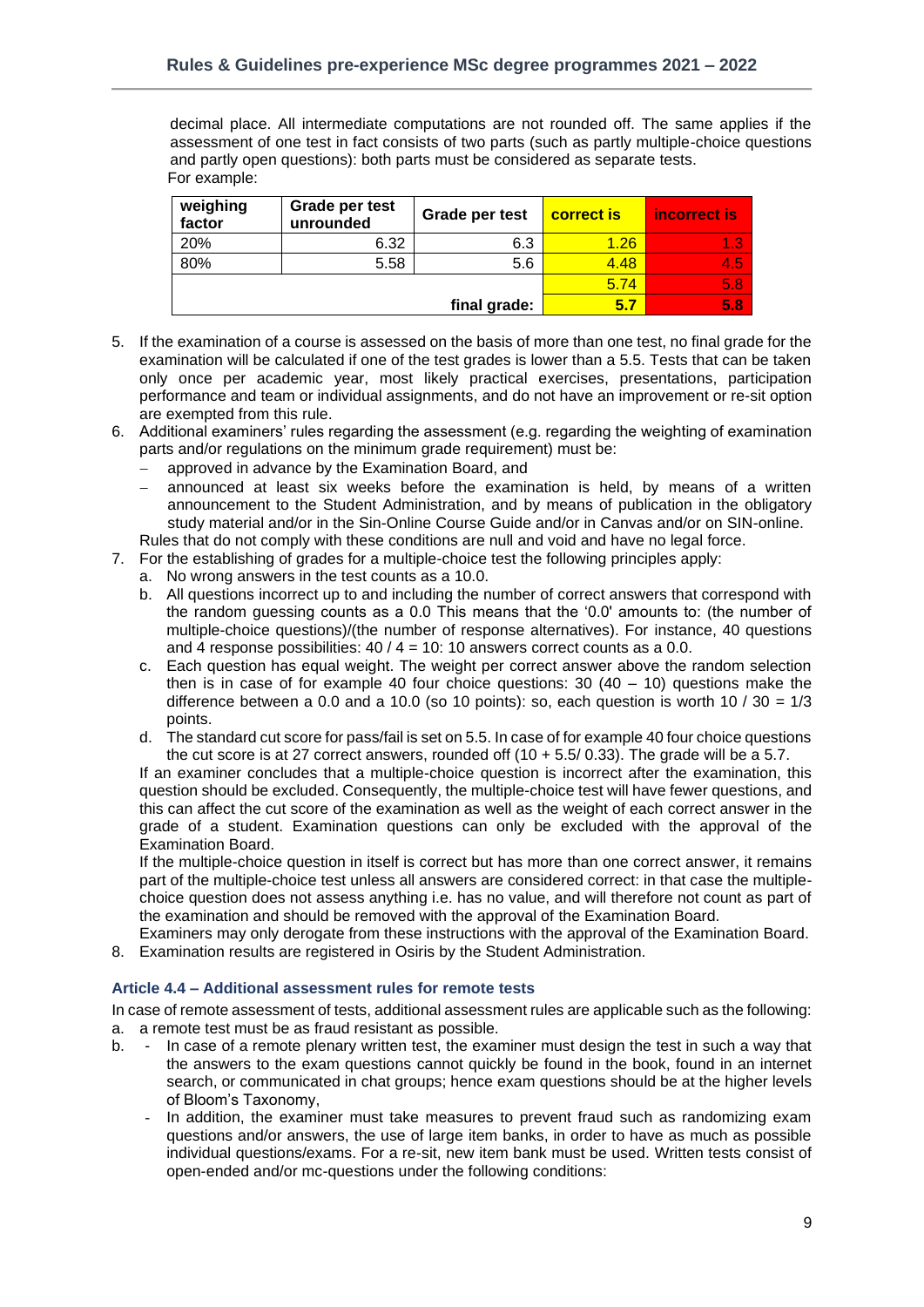- **Open-ended/essay questions** with randomized questions and large item banks, thus as much as possible individual exams. Use assessment rubric and plagiarism scanners;
- **MC-questions** only under the following conditions:
	- ighthaw max 50% of the test thus always in combination with essay/open questions;<br>  $\triangleright$  preferably 40 4-answer-options questions (minimum 20 questions):
		- ➢ preferably 40 4-answer-options questions (minimum 20 questions);
	- $\triangleright$  item bank at least 4 times number of questions;
	- $\triangleright$  randomization of the order of questions, answers options, and parameters (if applicable);
	- $\triangleright$  questions should be at the higher levels of the Bloom's taxonomy (not remembering level);
- **Quizzing:** short, small tests connected to homework, usually during class. In general, quizzes are more suitable for formative grading. However, max 10% of the final grade is allowed. Quizzing for summative testing for more than 10% of final grade is only allowed under the following conditions:
	- ➢ ID/Erna-account check is included;
	- $\triangleright$  students have limited time to complete the quiz;
	- $\triangleright$  a large item bank (at least four times number of questions);
	- $\triangleright$  randomization of the order of questions, answers options, and parameters (if applicable);
- Furthermore, although the duration of each exam must be such that examinees have sufficient time to finish the test, it is recommended to include an element of time pressure.
- c. Students should explicitly be made aware that by taking remote online tests, they are expected to adhere to the regular EUR and RSM ethical standards of behaviour and that they must answer the test questions and perform the assignments to the best of their own ability, without seeking or accepting the help of others or use resources that are not explicitly allowed. Students must know that not adhering to these terms is considered fraud.

## <span id="page-9-0"></span>**Section 5 – The Thesis Trajectory**

## <span id="page-9-1"></span>**Article 5.1 – The thesis, the thesis committee and admission to the thesis defence**

- 1. The thesis trajectory is an individual project.
- 2. The thesis trajectory is assessed by a thesis committee.
- 3. This thesis committee shall consist of two members: a coach and a co-reader. The composition of the thesis committee should furthermore meet the following criteria:
	- a. The members of the thesis committee must be appointed as an examiner by the Examination Board;
	- b. The *coach* must be a member of the academic RSM personnel associated with the department offering the MSc-programme concerned: this includes tenured and tenure track staff as well as PhD candidates and untenured lecturers as long as they are appointed as an examiner. Furthermore, an exception can be made for former faculty members or PhD candidates who were associated with the department offering the MSc programme concerned: they may continue to act as coach after the termination of the employment contract for a maximum of one year. Hence, all other examiners including external faculty (from other EUR schools or other universities) may act as co-reader only;
	- c. The *co-reader* is preferably a member of the academic RSM personnel associated with another MSc programme than the one with which the coach is associated;
	- d. At least one of the two members must be a tenured or tenure track faculty member. Hence, pairs consisting exclusively of PhD candidates and/or untenured lecturers are not allowed;
	- e. The composition of the thesis committee must ensure that the thesis will be assessed independently, objectively and without bias. Consequently, some combinations of coach and co-readers are deemed unsuitable such as PhD candidate and (co)promotor, job appraisers with job appraisees without a PhD degree;
	- f. Coach and co-reader are allowed to be members of the same department offering the MSc Programme, under the additional requirement that (co-)promotors are not allowed to sit on a thesis committee with their PhD students, and job appraisers are not allowed to form a committee with job appraisees without a PhD degree. The Thesis Coordinator of the MSc programme shall submit a list of the internal thesis committees to the Examination Board for endorsement via ec@rsm.nl;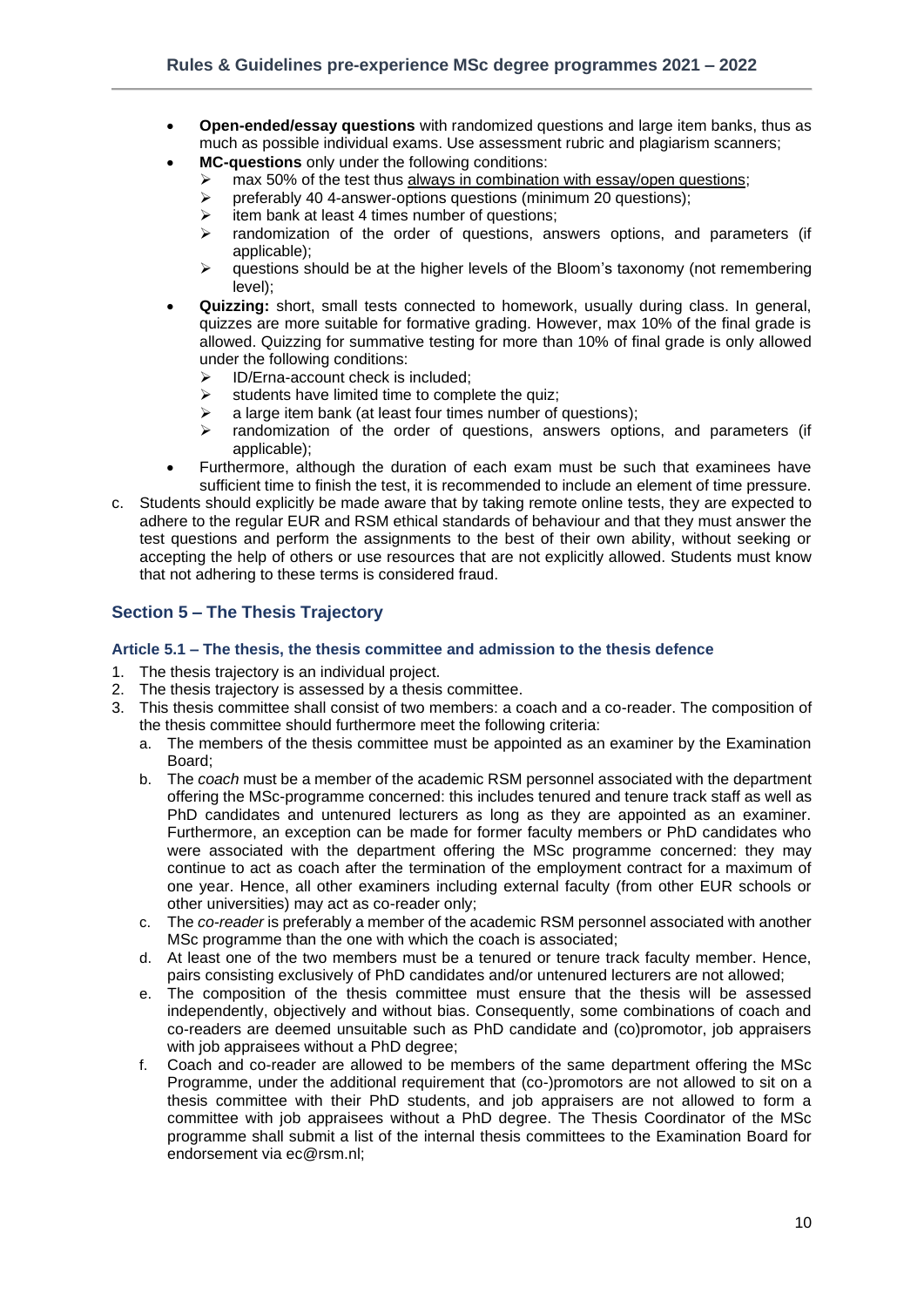- g. At the request of a student an internal or external expert may be temporarily appointed as a coreader of a thesis committee. This person must meet the following requirements: a completed PhD, or a university master´s degree with demonstrable extensive experience in performing scientific research. This examiner may act as co-reader only;
- h. The coach shall have principal responsibility for the coaching and activities relating to the thesis. The co-reader shall offer advice at critical times during the thesis trajectory (for example evaluating the final thesis proposal, the research design, approval of the thesis);
- i. The coach and co-reader jointly give an endorsement to a student for applying for admission to the thesis defence on the basis of the thesis report at hand.
- 4. The assessment of the thesis trajectory is based on the thesis report and the oral thesis defence in front of the thesis committee.

The thesis committee shall assess the thesis trajectory immediately after the defence. The assessment is based on the assessment matrix. The assessment matrix must be filled in by the thesis committee within three working days after the oral defence. The assessment shall be unanimous. All members of the thesis committee should take part in the assessment. In case one of the members is unexpectedly unable to attend the assessment, the department involved will provide for replacement.

5. At a student's request the Examination Board may derogate from the provisions of the foregoing paragraphs of Article 5.1.

## <span id="page-10-0"></span>**Section 6 – Fraud**

## <span id="page-10-1"></span>**Article 6.1 – Definition and examples of fraud**

- 1. Fraud is the action or negligence of a student as a result of which it is impossible, entirely or partially, to form a correct judgment about the knowledge, insight and skills of him/her or another student. Examples of fraud are cheating, cribbing, plagiarism, freeriding in a team assignment, availability of unauthorized (study) material during a test such as mobile phones, outsourcing, identity fraud, theft.
- 2. Although fraud concerns an active act or omission on the part of the student the student is at fault – it is not necessary that there was intent or that the student had the intention to commit fraud or that the student benefited from the fraud.
- 3. In group assignments, in principle, all group members are responsible for any fraud in the execution of the assignment. When students have been culpably negligent to prevent fraud of one or more group members, this will be deemed to be fraud.
- 4. Students can also commit fraud as a co-perpetrator. This is especially the case when students disclose their work to others for plagiarism.
- 5. Any preparation to commit fraud can also be regarded as a form of fraud.

## <span id="page-10-2"></span>**Article 6.2 – Fraud detection and procedure**

- 1. The Examination Board expects examiners to actively scan for plagiarism (whether or not by use of Turnitin).
- 2. If in the matter of taking a written test on campus, fraud is detected or suspected, this is established in writing as soon as possible by the invigilator or the corresponding examiner. The invigilator may ask the student to make available any items of evidence. A refusal to do this is recorded in the written report. The student is given the opportunity to add written comments to the written report of the invigilator.
- 3. Online proctoring can be used to detect fraud during a remote written test in case alternative test methods are reasonably not possible.
- 4. The examiner or the invigilator must inform the Examination Board in case of detected or suspected fraud via [eb@rsm.nl](mailto:eb@rsm.nl) as soon as possible. The notification is accompanied by the evidence including a report and if available any comments of the student. In case of a fraud detection by a plagiarism scanner, the outcome of the fraud detection is attached, including an explanation of the examiner of why fraud is alleged to have occurred.
- 5. The Examination Board informs the student that a suspected fraud will be investigated.
- 6. The Examination Board will invite the student for a hearing. Depending on the case, the examiner concerned will be invited to attend the hearing.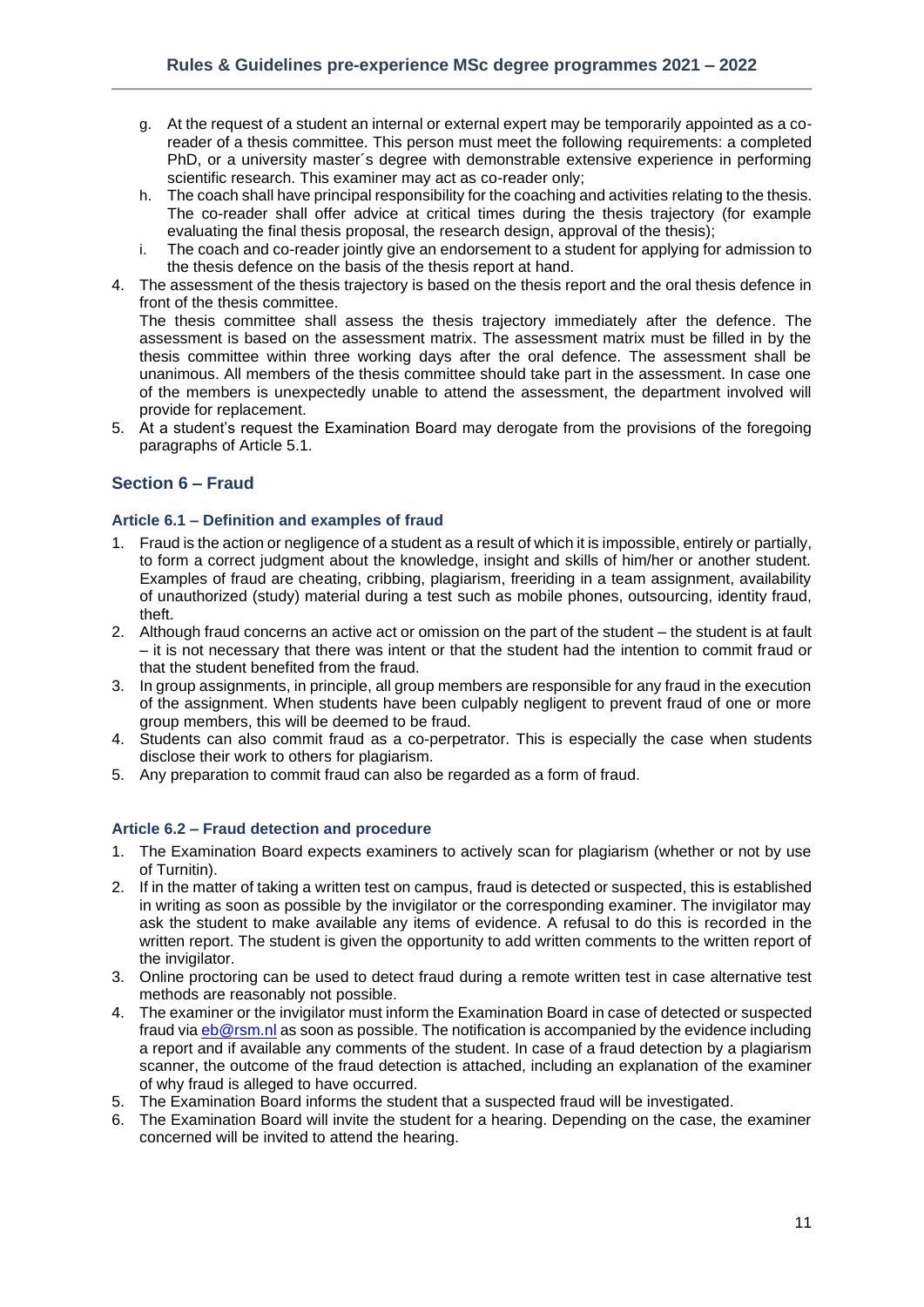## <span id="page-11-0"></span>**Article 6.3 – Fraud measures**

- 1. The Examination Board determines the sanction based on the documents and the hearing.
- 2. The Examination Board or the examiner may exclude a student who has committed fraud from further participation in the examination of which the test for which the irregularity was detected is part, and/or take other appropriate measures. The exclusion has the consequence that no result will be established for the examination or test concerned. Before the Examination Board decides to make the exclusion, it gives the student the opportunity to give his/her account.
- 3. The other appropriate measures as referred to in paragraph 2 may consist of, among others, the following sanctions:
	- a. reprimand;
	- b. invalidation of the examination and/or test concerned;
	- c. exclusion from one or more examinations and/or tests;
	- d. exclusion from one or more examination periods;
	- e. a combination of the above measures to a maximum of exclusion for at most one year;
	- f. in a serious case of fraud, the Examination Board may advise the Executive Board to end the enrolment for the programme of the person concerned once and for all.
- <span id="page-11-1"></span>4. The sanction must be proportional to the violation.

## **Section 7 – Final Exam, certificates and classifications**

## <span id="page-11-2"></span>**Article 7.1 – Establishment of the final exam**

- 1. On behalf of the Examination Board the Head of the Student Administration establishes the results of the final exam, in accordance with the TER of the programme and the R&G of the Examination Board, provided the student has passed all programme components of the degree programme as mentioned in article 2.3 of the TER, unless:
	- the Examination Board decides that the final exam also includes its own investigation into the knowledge, understanding and skills of the student;
	- in accordance with article 7.11 of the Act, on the student´s request, the Examination Board has granted postponement of the establishment of the final exam until a moment determined by the Examination Board.
- 2. The Head of the Student Administration may establish administrative rules for the application for the final exam. These rules must be approved by the Examination Board and must be timely and adequately disclosed.

#### <span id="page-11-3"></span>**Article 7.2 – The degree certificate, the grade transcript and the diploma supplement**

- 1. As proof that the final exam has been passed, the Examination Board awards a degree certificate, after by or on behalf of the Executive Board of the Erasmus University Rotterdam declared that the procedural requirements for the issuance have been met.
- 2. On a grade transcript, which constitutes a part of the degree certificate, the examination parts belonging to the final exam are stated.
- 3. The degree certificate is accompanied by a diploma supplement in accordance with the agreed European standard format.
- 4. The degree certificate, the grade transcript and the diploma supplement are signed by the chair or the substitute chair of the Examination Board.
- 5. On behalf of the Examination Board the Head of the Student Administration shall be responsible for issuing the degree certificate, the grade transcript and the diploma supplement to the student in person, unless the student opts for receiving the documents from the Examination Board at the official graduation ceremony (or to have the documents delivered via courier at the student's own cost).

## <span id="page-11-4"></span>**Article 7.3 – GPA calculation, classifications ´cum laude´ and ´summa cum laude´**

- 1. The grade point average (GPA) is the average grade for all of the examination parts weighted on the basis of the credits and rounded to the nearest tenth of a decimal (hence, a 5.45 will become a 5.5).
- 2. If the examinee has shown exceptional skill in the final exam, this may be stated on the certificate with the classification 'cum laude' or 'summa cum laude'.
	- a. The classification ´cum laude´ will be awarded if the student has fulfilled at least the following conditions: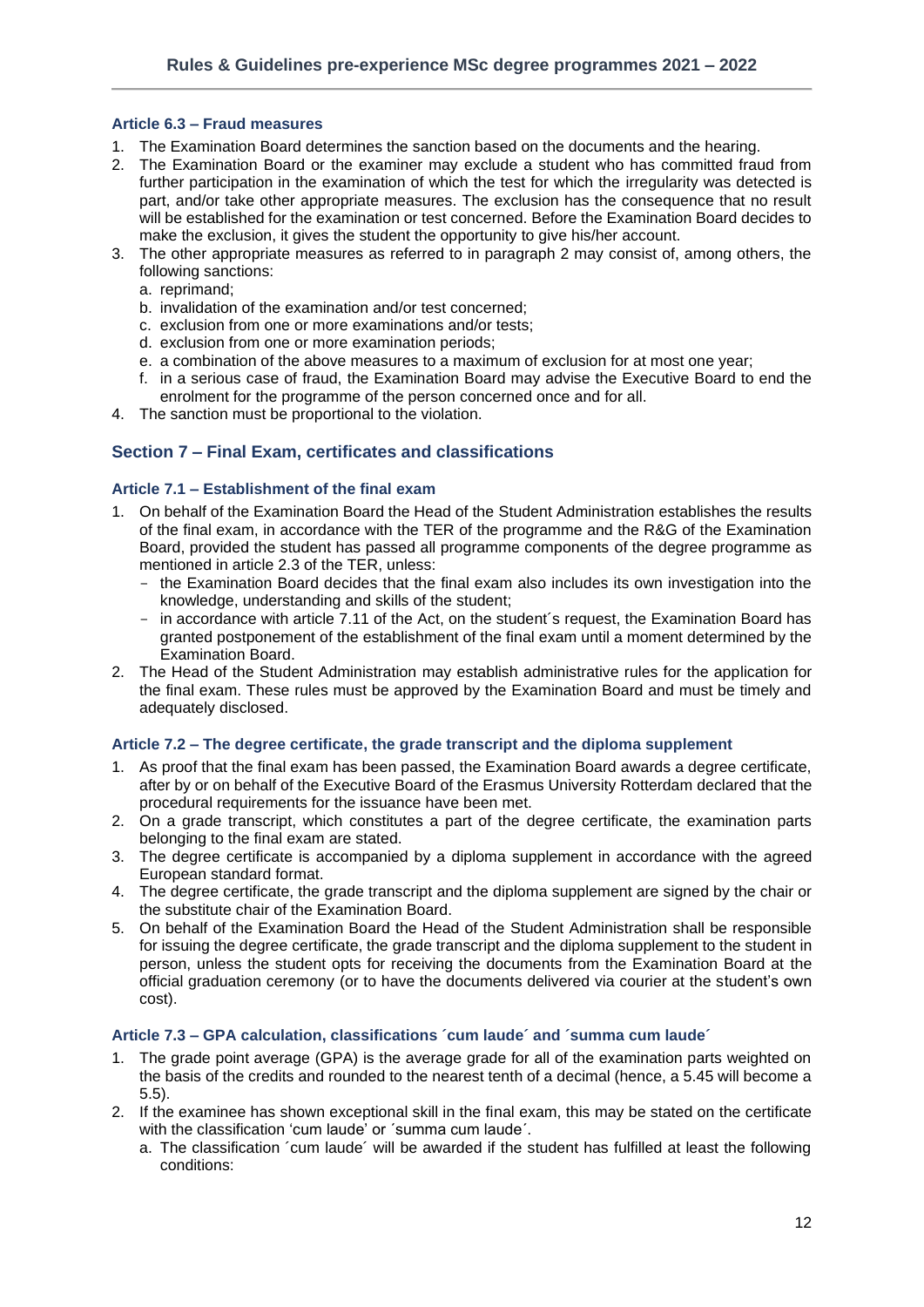- the average of the grades for the examinations (thesis trajectory included) under the Dutch grading system, as displayed on the list of grades, weighted on the basis of the credits, is an 8.25 or higher, and
- the grade for the examination of the thesis trajectory is at least an 8.0; and
- no more than one examination or test (i.e. an officially recorded grade in Osiris) has been taken more than once (this applies from cohort 2013-2014 onwards). The thesis proposal is excluded from this rule.
- b. The classification ´summa cum laude´ will be awarded if the student has fulfilled at least the following conditions:
	- the average of the grades for the examinations (thesis trajectory included) under the Dutch grading system, as displayed on the list of grades, weighted on the basis of the credits, is an 9.0 or higher, and
	- the grade for the examination of the thesis trajectory is at least an 9.0, and
	- no examination or test (i.e. an officially recorded grade in Osiris) has been taken more than once. The thesis proposal is excluded from this rule.

A final exam classification is awarded only when the examinations entered on the list of grades that have been graded under the Dutch grading system cover at least two-thirds, as measured in EC, of the total of the study load of the degree programme as stated in the Teaching and Examination Regulations.

- 3. In addition to the previous paragraphs: exemptions and results of examinations that are awarded with a pass/fail, for example examinations taken in the context of an international exchange programme at a foreign university, are not included in the determination of the classification.
- 4. The GPA referred to in paragraph 1 can be converted to internationally current (number or letter) grades according to the GPA transformation table set out in the Annex to these Rules and Guidelines. On the Osiris study progress report the international GPA on the four-point scale is listed in accordance with the said Annex, in addition to the GPA referred to in the first paragraph.

## <span id="page-12-0"></span>**Section 8 – Final and implementation provisions**

## <span id="page-12-1"></span>**Article 8.1 – Changes in these Rules and Guidelines**

No changes will be made that are applicable to the current academic year, unless the interests of students or examinees are, in reason, not thereby prejudiced.

#### <span id="page-12-2"></span>**Article 8.2 – Legal force**

These Rules and Guidelines have legal force from 1 September 2021.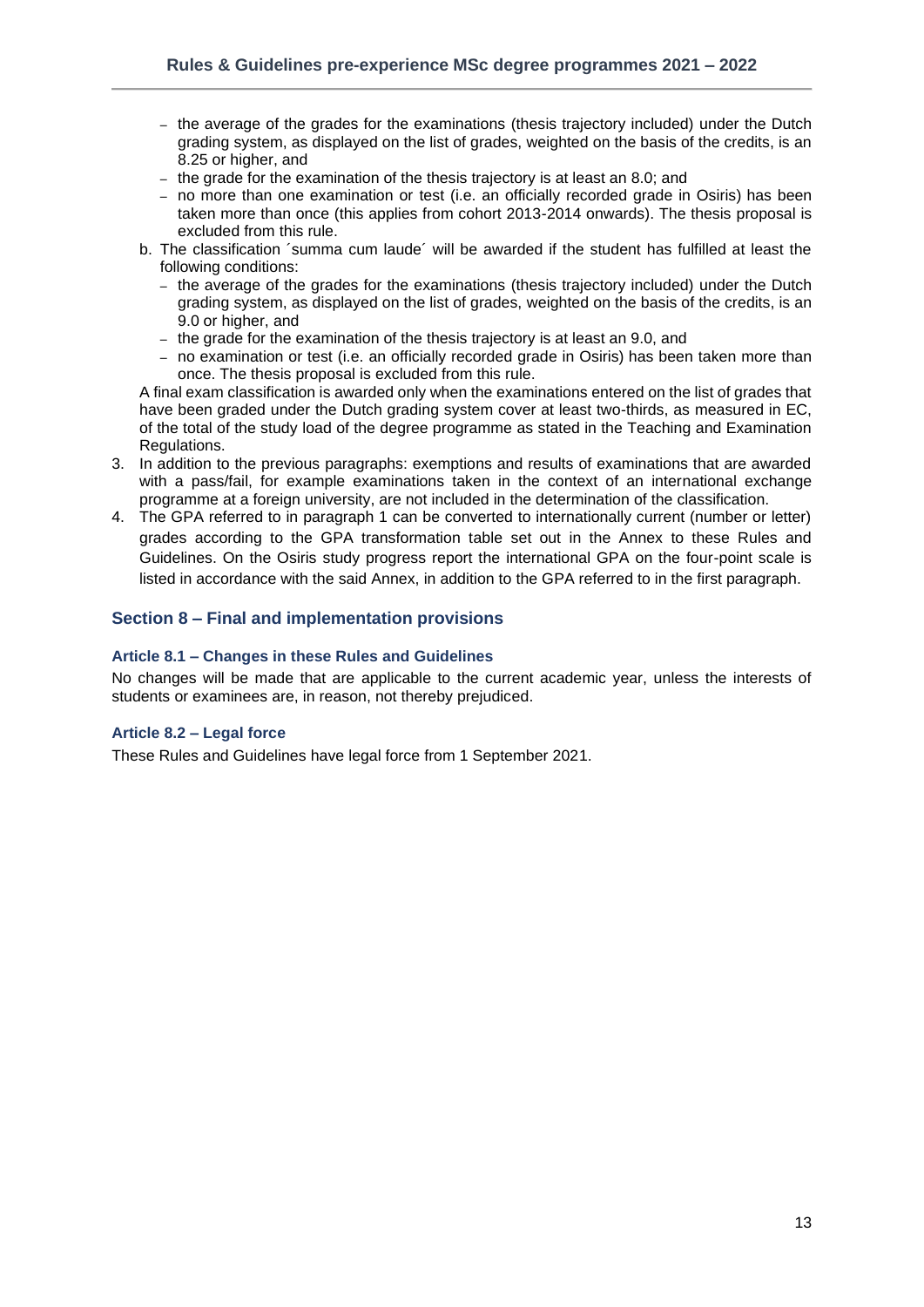## <span id="page-13-0"></span>**Annex GPA-transformation table**

(as referred to Article 7.3, par. 4 R&G)

| <b>RSM</b> grades from | Up<br>and<br>to<br>including | <b>International GPA</b> | Letter grade |
|------------------------|------------------------------|--------------------------|--------------|
| 10                     | 10                           | $\overline{4}$           | $A+$         |
| 8.00                   | 9.99                         | $\overline{4}$           | $\mathsf A$  |
| 7.99                   | 7.99                         | 3.99                     | A-           |
| 7.98                   | 7.98                         | 3.98                     | $A-$         |
| 7.97                   | 7.97                         | 3.97                     | A-           |
| 7.96                   | 7.96                         | 3.96                     | A-           |
| 7.95                   | 7.95                         | 3.95                     | A-           |
| 7.94                   | 7.94                         | 3.94                     | $A-$         |
| 7.93                   | 7.93                         | 3.93                     | A-           |
| 7.92                   | 7.92                         | 3.92                     | $A -$        |
| 7.91                   | 7.91                         | 3.91                     | A-           |
| 7.90                   | 7.90                         | 3.90                     | $A-$         |
| 7.89                   | 7.89                         | 3.89                     | A-           |
| 7.88                   | 7.88                         | 3.88                     | $A -$        |
| 7.87                   | 7.87                         | 3.87                     | А-           |
| 7.86                   | 7.86                         | 3.86                     | $A-$         |
| 7.85                   | 7.85                         | 3.85                     | A-           |
| 7.84                   | 7.84                         | 3.84                     | $A -$        |
| 7.83                   | 7.83                         | 3.83                     | A-           |
| 7.82                   | 7.82                         | 3.82                     | $A-$         |
| 7.81                   | 7.81                         | 3.81                     | A-           |
| 7.80                   | 7.80                         | 3.80                     | $A -$        |
| 7.79                   | 7.79                         | 3.79                     | А-           |
| 7.78                   | 7.78                         | 3.78                     | $A -$        |
| 7.77                   | 7.77                         | 3.77                     | A-           |
| 7.76                   | 7.76                         | 3.76                     | $A -$        |
| 7.75                   | 7.75                         | 3.75                     | A-           |
| 7.74                   | 7.74                         | 3.74                     | $A-$         |
| 7.73                   | 7.73                         | 3.73                     | A-           |
| 7.72                   | 7.72                         | 3.72                     | $A-$         |
| 7.71                   | 7.71                         | 3.71                     | A-           |
| 7.70                   | 7.70                         | 3.70                     | A-           |
| 7.69                   | 7.69                         | 3.69                     | $B+$         |
| 7.68                   | 7.68                         | 3.67                     | $B+$         |
| 7.67                   | 7.67                         | 3.66                     | $B+$         |
| 7.66                   | 7.66                         | 3.65                     | $B+$         |
| 7.65                   | 7.65                         | 3.63                     | $B+$         |
| 7.64                   | 7.64                         | 3.62                     | $B+$         |
| 7.63                   | 7.63                         | 3.61                     | $B+$         |
| 7.62                   | 7.62                         | 3.59                     | $B+$         |
| 7.61                   | 7.61                         | 3.58                     | $B+$         |
| 7.60                   | 7.60                         | 3.57                     | $B+$         |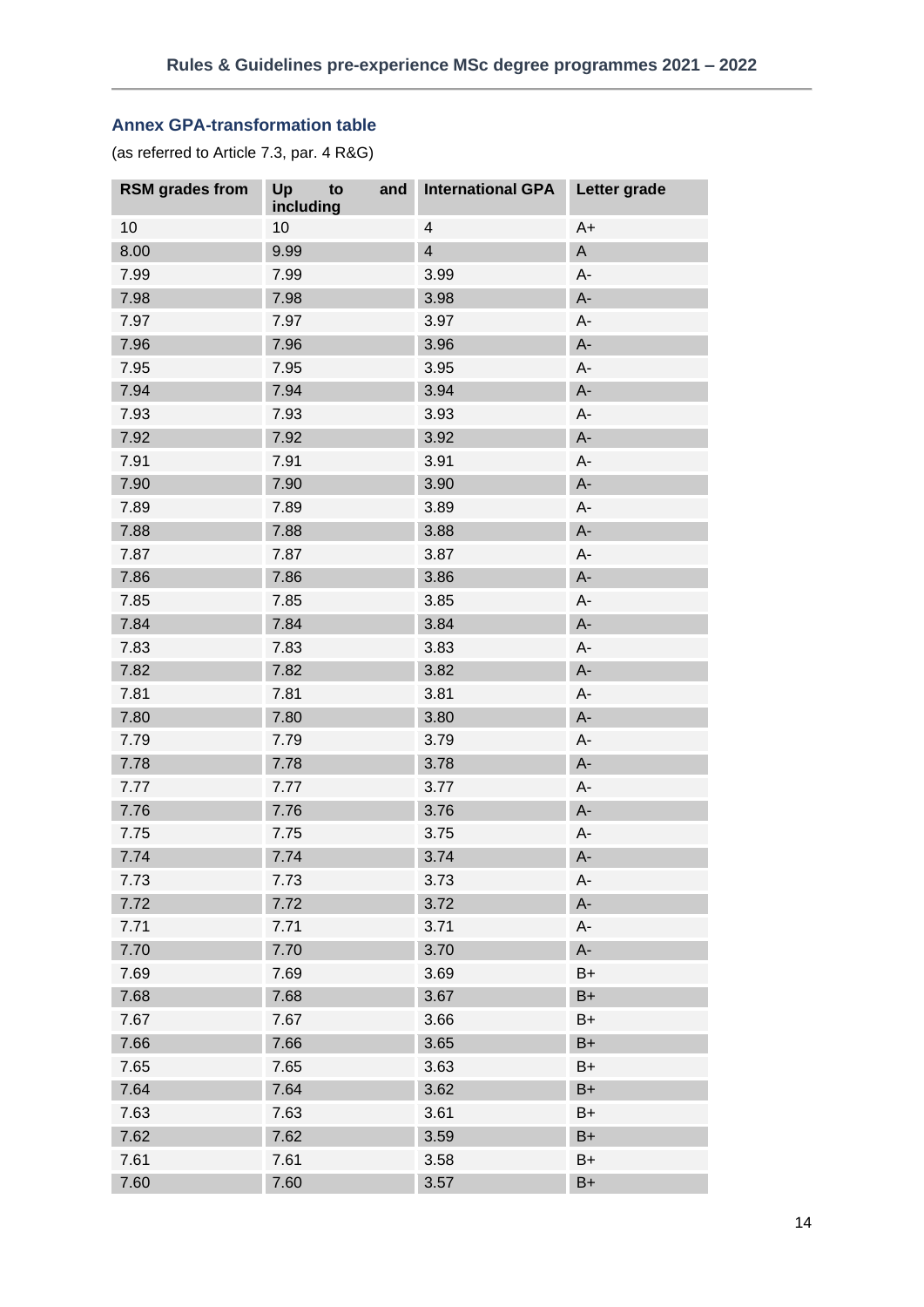| 7.59 | 7.59 | 3.55 | B+      |
|------|------|------|---------|
| 7.58 | 7.58 | 3.54 | $B+$    |
| 7.57 | 7.57 | 3.53 | B+      |
| 7.56 | 7.56 | 3.51 | $B+$    |
| 7.55 | 7.55 | 3.50 | B+      |
| 7.54 | 7.54 | 3.49 | $B+$    |
| 7.53 | 7.53 | 3.47 | B+      |
| 7.52 | 7.52 | 3.46 | $B+$    |
| 7.51 | 7.51 | 3.45 | B+      |
| 7.50 | 7.50 | 3.43 | $B+$    |
| 7.49 | 7.49 | 3.42 | B+      |
| 7.48 | 7.48 | 3.41 | $B+$    |
| 7.47 | 7.47 | 3.39 | B+      |
| 7.46 | 7.46 | 3.38 | $B+$    |
| 7.45 | 7.45 | 3.37 | B+      |
| 7.44 | 7.44 | 3.35 | $B+$    |
| 7.43 | 7.43 | 3.34 | B+      |
| 7.42 | 7.42 | 3.33 | $B+$    |
| 7.41 | 7.41 | 3.31 | B+      |
| 7.40 | 7.40 | 3.30 | $B+$    |
|      |      |      |         |
| 7.38 | 7.39 | 3.29 | B       |
| 7.37 | 7.37 | 3.28 | B       |
| 7.36 | 7.36 | 3.27 | B       |
| 7.34 | 7.35 | 3.26 | B       |
| 7.33 | 7.33 | 3.25 | B       |
| 7.32 | 7.32 | 3.24 | B       |
| 7.30 | 7.31 | 3.23 | B       |
| 7.29 | 7.29 | 3.22 | B       |
| 7.28 | 7.28 | 3.21 | B       |
| 7.26 | 7.27 | 3.20 | $\sf B$ |
| 7.25 | 7.25 | 3.19 | B       |
| 7.24 | 7.24 | 3.18 | B       |
| 7.22 | 7.23 | 3.17 | B       |
| 7.21 | 7.21 | 3.16 | B       |
| 7.20 | 7.20 | 3.15 | B       |
| 7.18 | 7.19 | 3.14 | B       |
| 7.17 | 7.17 | 3.13 | B       |
| 7.16 | 7.16 | 3.12 | B       |
| 7.14 | 7.15 | 3.11 | B       |
| 7.13 | 7.13 | 3.10 | B       |
| 7.12 | 7.12 | 3.09 | B       |
| 7.10 | 7.11 | 3.08 | B       |
| 7.09 | 7.09 | 3.07 | B       |
| 7.08 | 7.08 | 3.06 | B       |
| 7.06 | 7.07 | 3.05 | B       |
| 7.05 | 7.05 | 3.04 | $\sf B$ |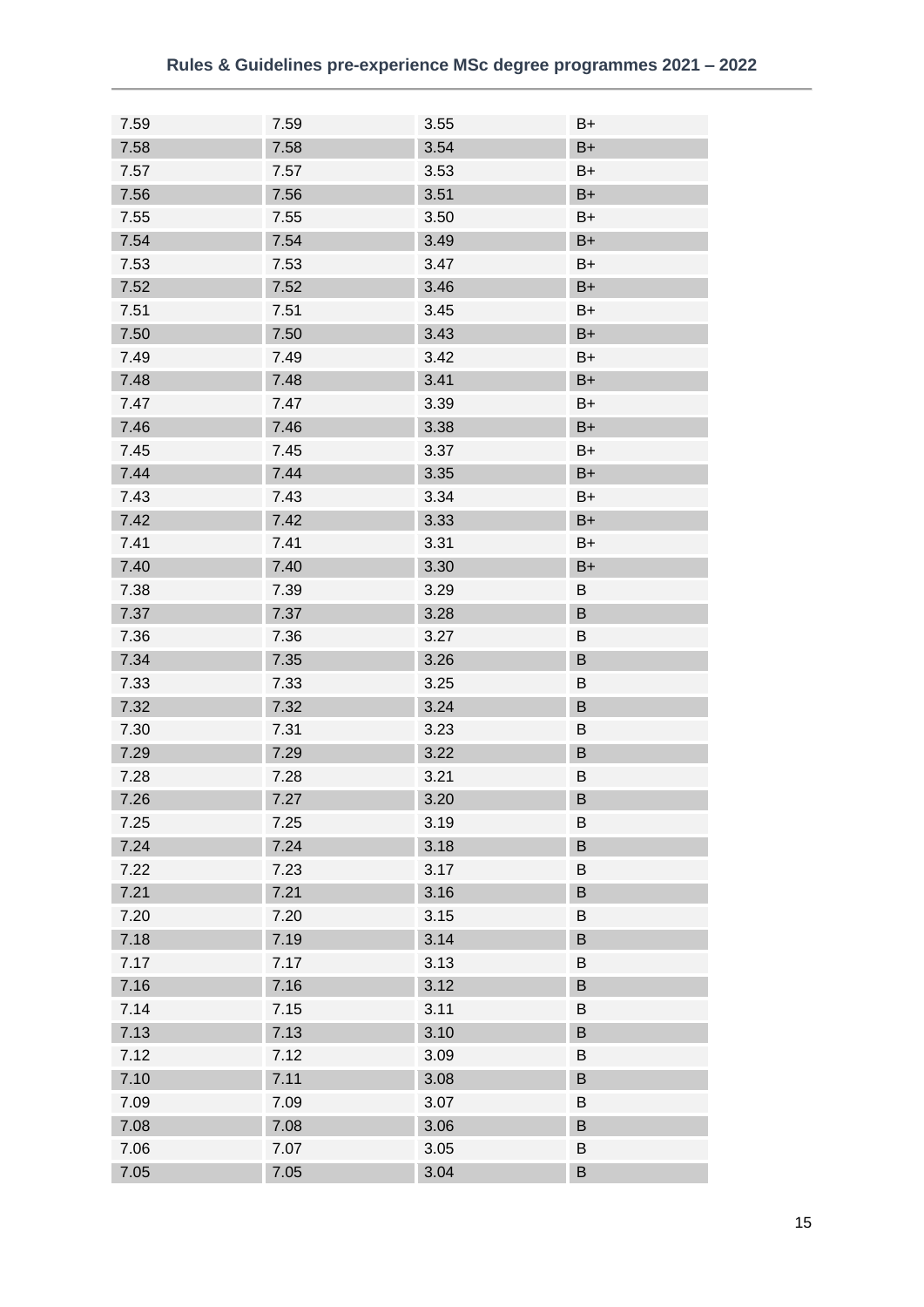| 7.04 | 7.04 | 3.03 | B         |
|------|------|------|-----------|
| 7.02 | 7.02 | 3.02 | B         |
| 7.01 | 7.01 | 3.01 | B         |
| 7.00 | 7.00 | 3.00 | B         |
| 6.99 | 6.99 | 2.99 | B-        |
| 6.98 | 6.98 | 2.98 | <b>B-</b> |
| 6.97 | 6.97 | 2.97 | В-        |
| 6.96 | 6.96 | 2.96 | <b>B-</b> |
| 6.95 | 6.95 | 2.95 | B-        |
| 6.94 | 6.94 | 2.94 | <b>B-</b> |
| 6.93 | 6.93 | 2.93 | В-        |
| 6.92 | 6.92 | 2.92 | <b>B-</b> |
| 6.91 | 6.91 | 2.91 | B-        |
| 6.90 | 6.90 | 2.90 | <b>B-</b> |
| 6.89 | 6.89 | 2.89 | В-        |
| 6.88 | 6.88 | 2.88 | <b>B-</b> |
| 6.87 | 6.87 | 2.87 | B-        |
| 6.86 | 6.86 | 2.86 | B-        |
| 6.85 | 6.85 | 2.85 | В-        |
| 6.84 | 6.84 | 2.84 | <b>B-</b> |
| 6.83 | 6.83 | 2.83 | B-        |
| 6.82 | 6.82 | 2.82 | <b>B-</b> |
| 6.81 | 6.81 | 2.81 | В-        |
| 6.80 | 6.80 | 2.80 | <b>B-</b> |
| 6.79 | 6.79 | 2.79 | B-        |
| 6.78 | 6.78 | 2.78 | B-        |
| 6.77 | 6.77 | 2.77 | В-        |
| 6.76 | 6.76 | 2.76 | <b>B-</b> |
| 6.75 | 6.75 | 2.75 | В-        |
| 6.74 | 6.74 | 2.74 | <b>B-</b> |
| 6.73 | 6.73 | 2.73 | B-        |
| 6.72 | 6.72 | 2.72 | <b>B-</b> |
| 6.71 | 6.71 | 2.71 | B-        |
| 6.70 | 6.70 | 2.70 | <b>B-</b> |
| 6.69 | 6.69 | 2.69 | $C+$      |
| 6.68 | 6.68 | 2.67 | $C+$      |
| 6.67 | 6.67 | 2.66 | $C+$      |
| 6.66 | 6.66 | 2.65 | $C+$      |
| 6.65 | 6.65 | 2.63 | $C+$      |
| 6.64 | 6.64 | 2.62 | $C+$      |
| 6.63 | 6.63 | 2.61 | $C+$      |
| 6.62 | 6.62 | 2.59 | $C+$      |
| 6.61 | 6.61 | 2.58 | $C+$      |
| 6.60 | 6.60 | 2.57 | $C+$      |
| 6.59 | 6.59 | 2.55 | $C+$      |
| 6.58 | 6.58 | 2.54 | $C+$      |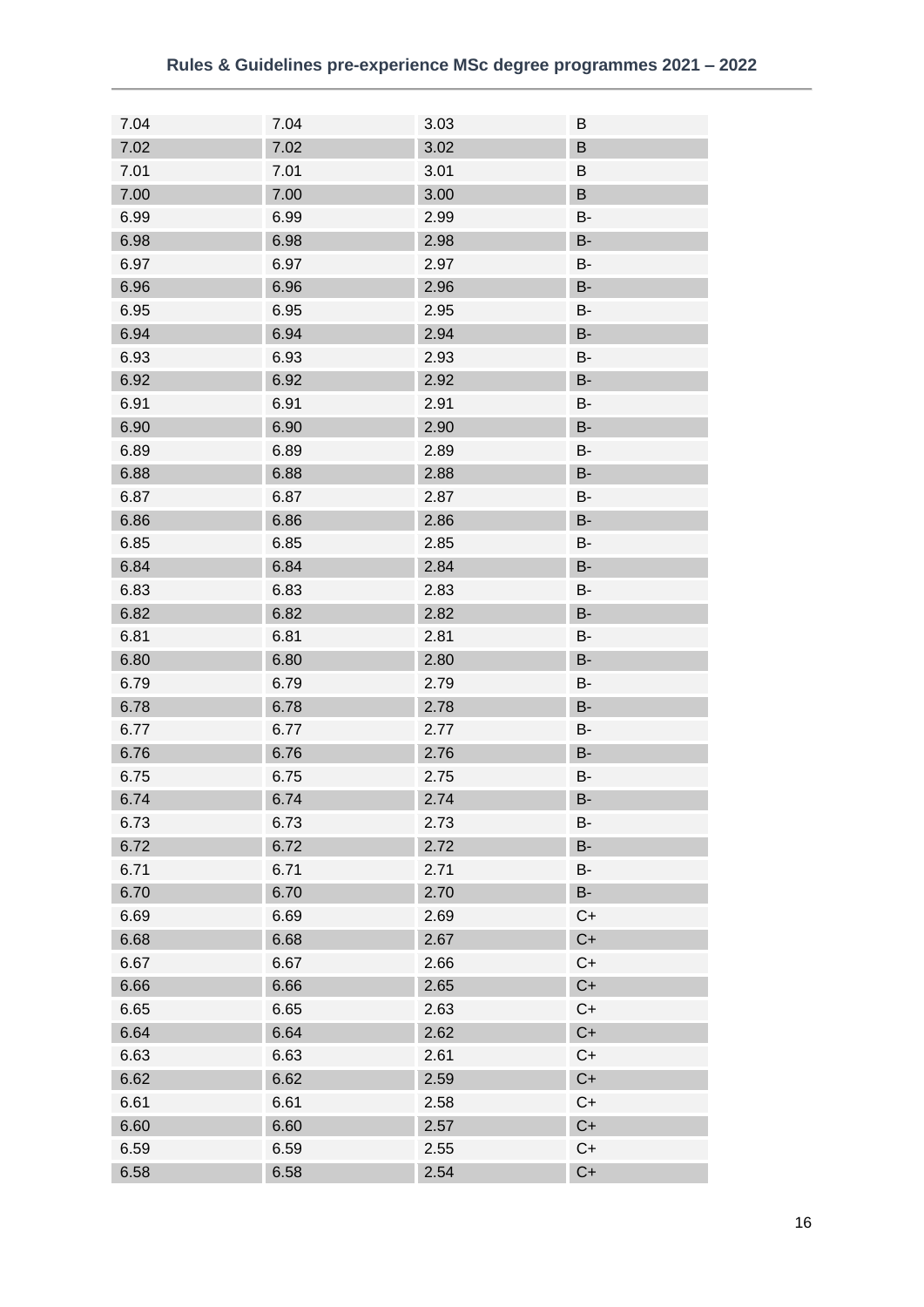| 6.57 | 6.57 | 2.53 | $C+$        |
|------|------|------|-------------|
| 6.56 | 6.56 | 2.51 | $C+$        |
| 6.55 | 6.55 | 2.50 | $C+$        |
| 6.54 | 6.54 | 2.49 | $C+$        |
| 6.53 | 6.53 | 2.47 | $C+$        |
| 6.52 | 6.52 | 2.46 | $C+$        |
| 6.51 | 6.51 | 2.45 | $C+$        |
| 6.50 | 6.50 | 2.43 | $C+$        |
| 6.49 | 6.49 | 2.42 | $C+$        |
| 6.48 | 6.48 | 2.41 | $C+$        |
| 6.47 | 6.47 | 2.39 | $C+$        |
| 6.46 | 6.46 | 2.38 | $C+$        |
| 6.45 | 6.45 | 2.37 | $C+$        |
| 6.44 | 6.44 | 2.35 | $C+$        |
| 6.43 | 6.43 | 2.34 | $C+$        |
| 6.42 | 6.42 | 2.33 | $C+$        |
| 6.41 | 6.41 | 2.31 | $C+$        |
| 6.40 | 6.40 | 2.30 | $C+$        |
| 6.38 | 6.39 | 2.29 | С           |
| 6.37 | 6.37 |      | $\mathsf C$ |
|      |      | 2.28 |             |
| 6.36 | 6.36 | 2.27 | C           |
| 6.34 | 6.35 | 2.26 | $\mathsf C$ |
| 6.33 | 6.33 | 2.25 | C           |
| 6.32 | 6.32 | 2.24 | $\mathsf C$ |
| 6.30 | 6.31 | 2.23 | C           |
| 6.29 | 6.29 | 2.22 | $\mathsf C$ |
| 6.28 | 6.28 | 2.21 | C           |
| 6.26 | 6.27 | 2.20 | $\mathsf C$ |
| 6.25 | 6.25 | 2.19 | C           |
| 6.24 | 6.24 | 2.18 | $\mathsf C$ |
| 6.22 | 6.23 | 2.17 | C           |
| 6.21 | 6.21 | 2.16 | $\mathsf C$ |
| 6.20 | 6.20 | 2.15 | $\mathsf C$ |
| 6.18 | 6.19 | 2.14 | $\mathsf C$ |
| 6.17 | 6.17 | 2.13 | $\mathsf C$ |
| 6.16 | 6.16 | 2.12 | $\mathsf C$ |
| 6.14 | 6.15 | 2.11 | $\mathsf C$ |
| 6.13 | 6.13 | 2.10 | $\mathsf C$ |
| 6.12 | 6.12 | 2.09 | С           |
| 6.10 | 6.11 | 2.08 | $\mathsf C$ |
| 6.09 | 6.09 | 2.07 | $\mathsf C$ |
| 6.08 | 6.08 | 2.06 | $\mathsf C$ |
| 6.06 | 6.07 | 2.05 | С           |
| 6.05 | 6.05 | 2.04 | $\mathsf C$ |
| 6.04 | 6.04 | 2.03 | $\mathsf C$ |
| 6.02 | 6.03 | 2.02 | $\mathsf C$ |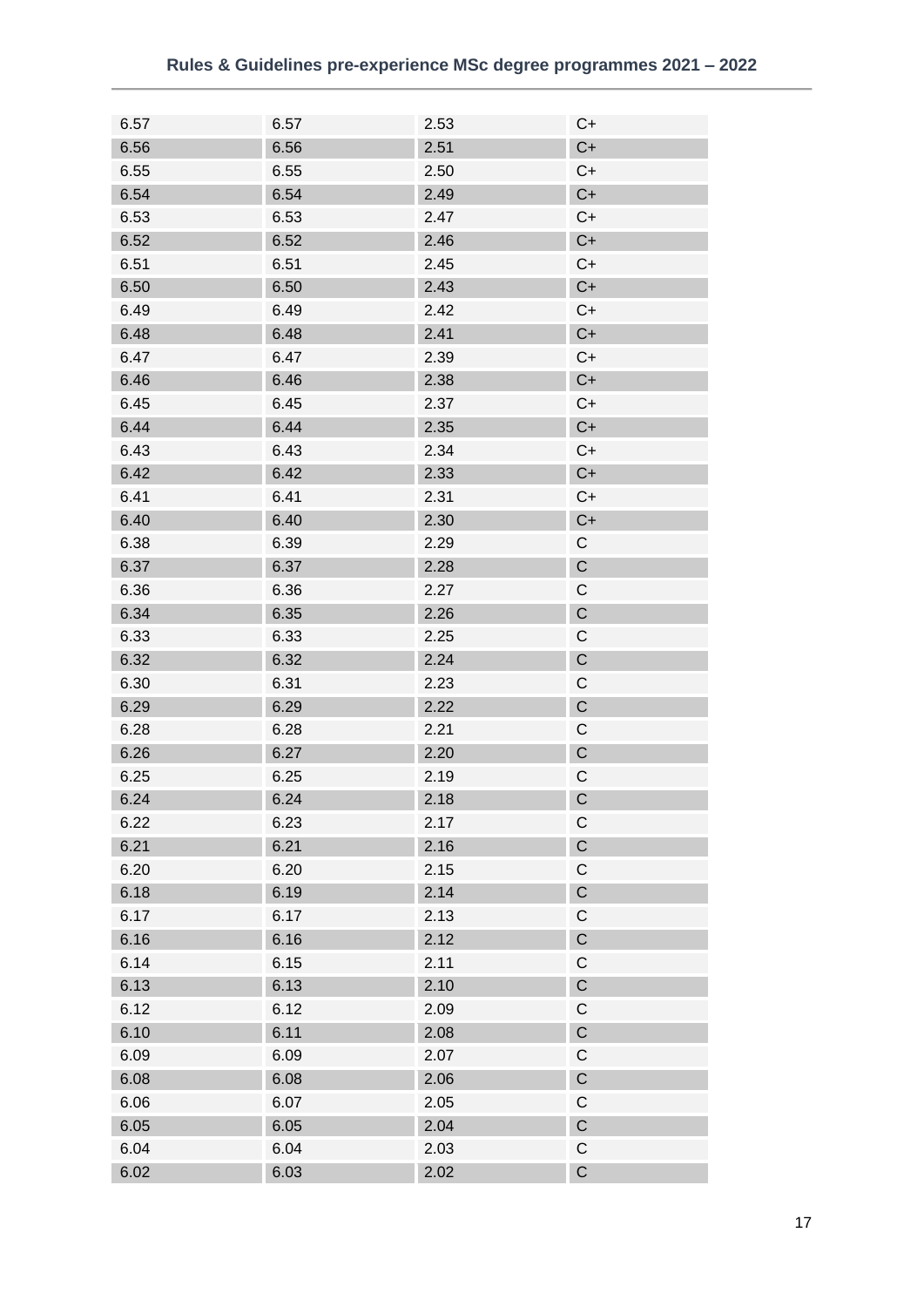| 6.01 | 6.01 | 2.01 | C           |
|------|------|------|-------------|
| 6.00 | 6.00 | 2.00 | $\mathsf C$ |
| 5.98 | 5.99 | 1.99 | $C -$       |
| 5.97 | 5.97 | 1.98 | $C -$       |
| 5.96 | 5.96 | 1.97 | $C -$       |
| 5.94 | 5.95 | 1.96 | $C -$       |
| 5.93 | 5.93 | 1.95 | $C -$       |
| 5.92 | 5.92 | 1.94 | $C -$       |
| 5.90 | 5.91 | 1.93 | $C -$       |
| 5.89 | 5.89 | 1.92 | $C -$       |
| 5.88 | 5.88 | 1.91 | $C -$       |
| 5.86 | 5.87 | 1.90 | $C -$       |
| 5.85 | 5.85 | 1.89 | $C -$       |
| 5.84 | 5.84 | 1.88 | $C -$       |
| 5.82 | 5.83 | 1.87 | $C -$       |
| 5.81 | 5.81 | 1.86 | $C -$       |
| 5.80 | 5.80 | 1.85 | $C -$       |
| 5.78 | 5.79 | 1.84 | $C -$       |
| 5.77 | 5.77 | 1.83 | $C -$       |
| 5.76 | 5.76 | 1.82 | $C -$       |
| 5.74 | 5.75 | 1.81 | $C -$       |
| 5.73 | 5.73 | 1.80 | $C -$       |
|      |      |      |             |
| 5.72 | 5.72 | 1.79 | $C -$       |
| 5.70 | 5.71 | 1.78 | $C -$       |
| 5.69 | 5.69 | 1.77 | $C -$       |
| 5.68 | 5.68 | 1.76 | $C -$       |
| 5.66 | 5.67 | 1.75 | $C -$       |
| 5.65 | 5.65 | 1.74 | $C -$       |
| 5.64 | 5.64 | 1.73 | C-          |
| 5.62 | 5.63 | 1.72 | $C -$       |
| 5.61 | 5.61 | 1.71 | $C -$       |
| 5.60 | 5.60 | 1.70 | $C -$       |
| 5.59 | 5.59 | 1.68 | D+          |
| 5.58 | 5.58 | 1.66 | D+          |
| 5.57 | 5.57 | 1.64 | D+          |
| 5.56 | 5.56 | 1.62 | D+          |
| 5.55 | 5.55 | 1.60 | D+          |
| 5.54 | 5.54 | 1.58 | D+          |
| 5.53 | 5.53 | 1.56 | D+          |
| 5.52 | 5.52 | 1.54 | D+          |
| 5.51 | 5.51 | 1.52 | D+          |
| 5.50 | 5.50 | 1.50 | D+          |
| 5.49 | 5.49 | 1.48 | D+          |
| 5.48 | 5.48 | 1.46 | D+          |
| 5.47 | 5.47 | 1.44 | D+          |
| 5.46 | 5.46 | 1.42 | D+          |